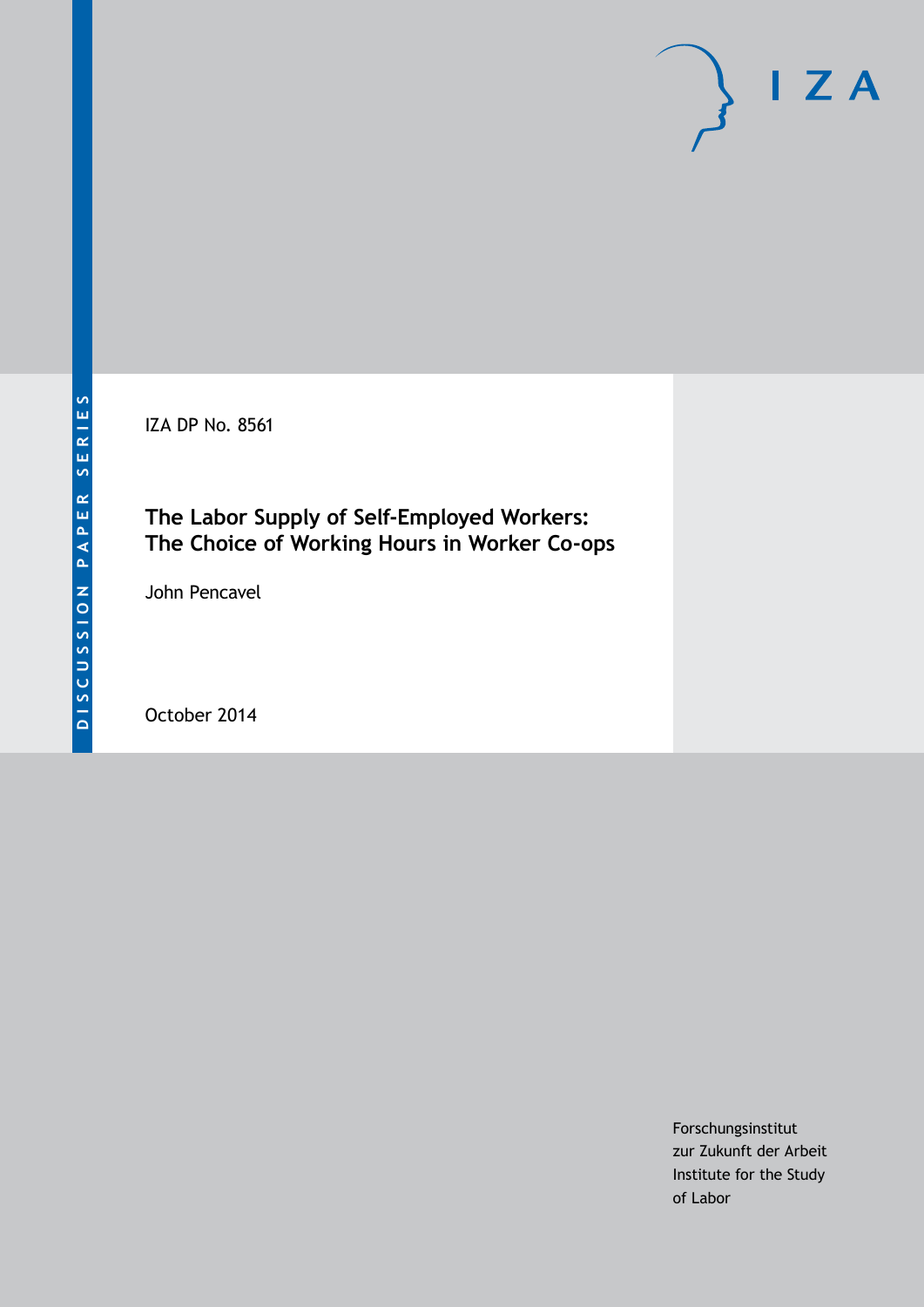# **The Labor Supply of Self-Employed Workers: The Choice of Working Hours in Worker Co-ops**

**John Pencavel**

*Stanford University and IZA*

Discussion Paper No. 8561 October 2014

IZA

P.O. Box 7240 53072 Bonn Germany

Phone: +49-228-3894-0 Fax: +49-228-3894-180 E-mail: [iza@iza.org](mailto:iza@iza.org)

Any opinions expressed here are those of the author(s) and not those of IZA. Research published in this series may include views on policy, but the institute itself takes no institutional policy positions. The IZA research network is committed to the IZA Guiding Principles of Research Integrity.

The Institute for the Study of Labor (IZA) in Bonn is a local and virtual international research center and a place of communication between science, politics and business. IZA is an independent nonprofit organization supported by Deutsche Post Foundation. The center is associated with the University of Bonn and offers a stimulating research environment through its international network, workshops and conferences, data service, project support, research visits and doctoral program. IZA engages in (i) original and internationally competitive research in all fields of labor economics, (ii) development of policy concepts, and (iii) dissemination of research results and concepts to the interested public.

<span id="page-1-0"></span>IZA Discussion Papers often represent preliminary work and are circulated to encourage discussion. Citation of such a paper should account for its provisional character. A revised version may be available directly from the author.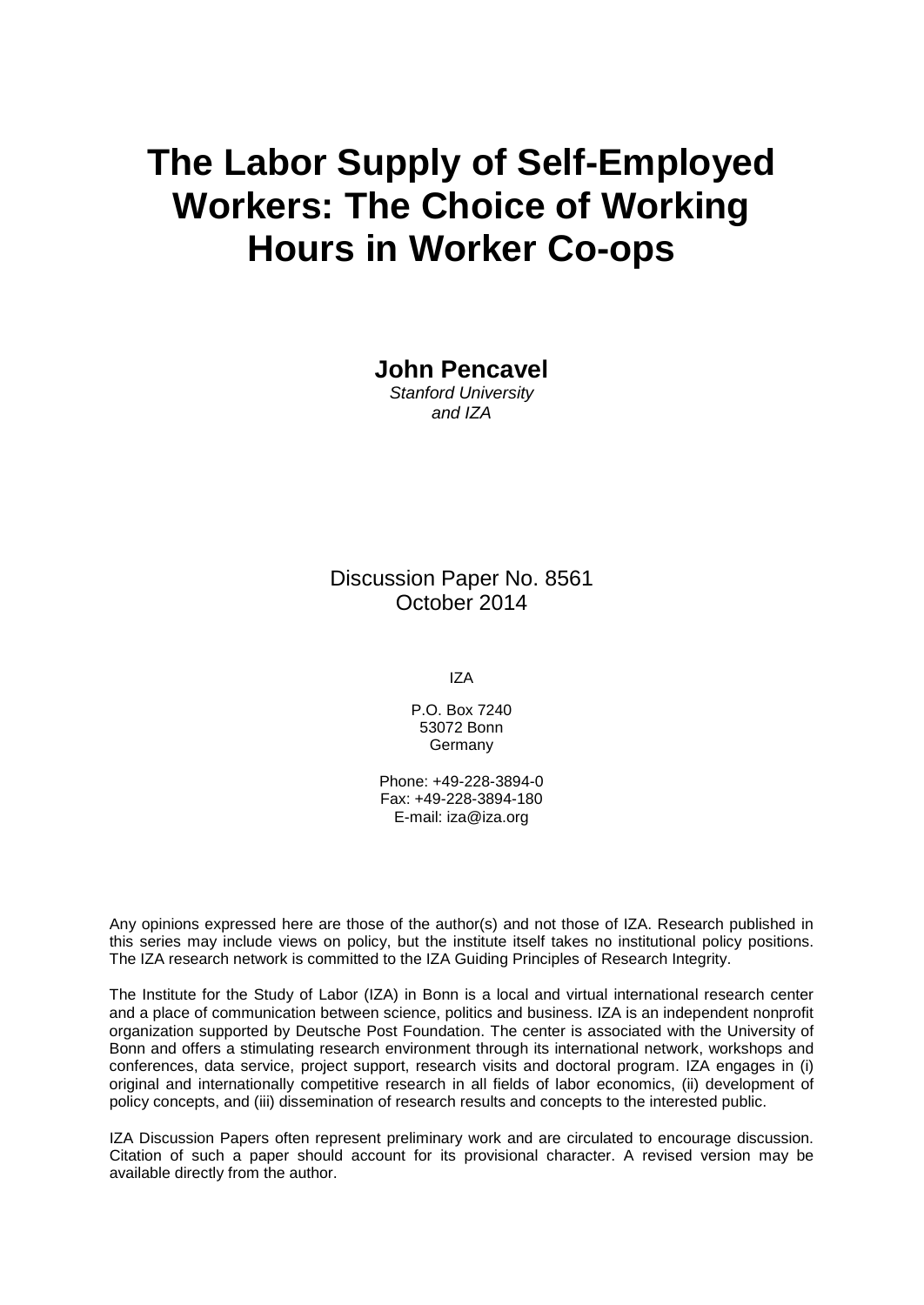IZA Discussion Paper No. 8561 October 2014

## **ABSTRACT**

## **The Labor Supply of Self-Employed Workers: The Choice of Working Hours in Worker Co-ops[\\*](#page-1-0)**

Workers in cooperatives are self-employed workers and, if they resemble employees in conventional workplaces, they care about the length of their working hours. In this paper, their choice of hours is characterized as a conventional labor supply decision and a familiar hours-wage relationship is derived. This is estimated using mill-year observations on the plywood co-ops in the Pacific Northwest. The results are compared with those from the work behavior of other self-employed workers and with working hours in capitalist plywood mills.

JEL Classification: J22, J54

Keywords: labor supply, hours, worker co-ops

Corresponding author:

John Pencavel Department of Economics Stanford University Stanford, CA 94305-6072 USA E-mail: [pencavel@stanford.edu](mailto:pencavel@stanford.edu)

\* Forthcoming in the *Journal of Comparative Economics.*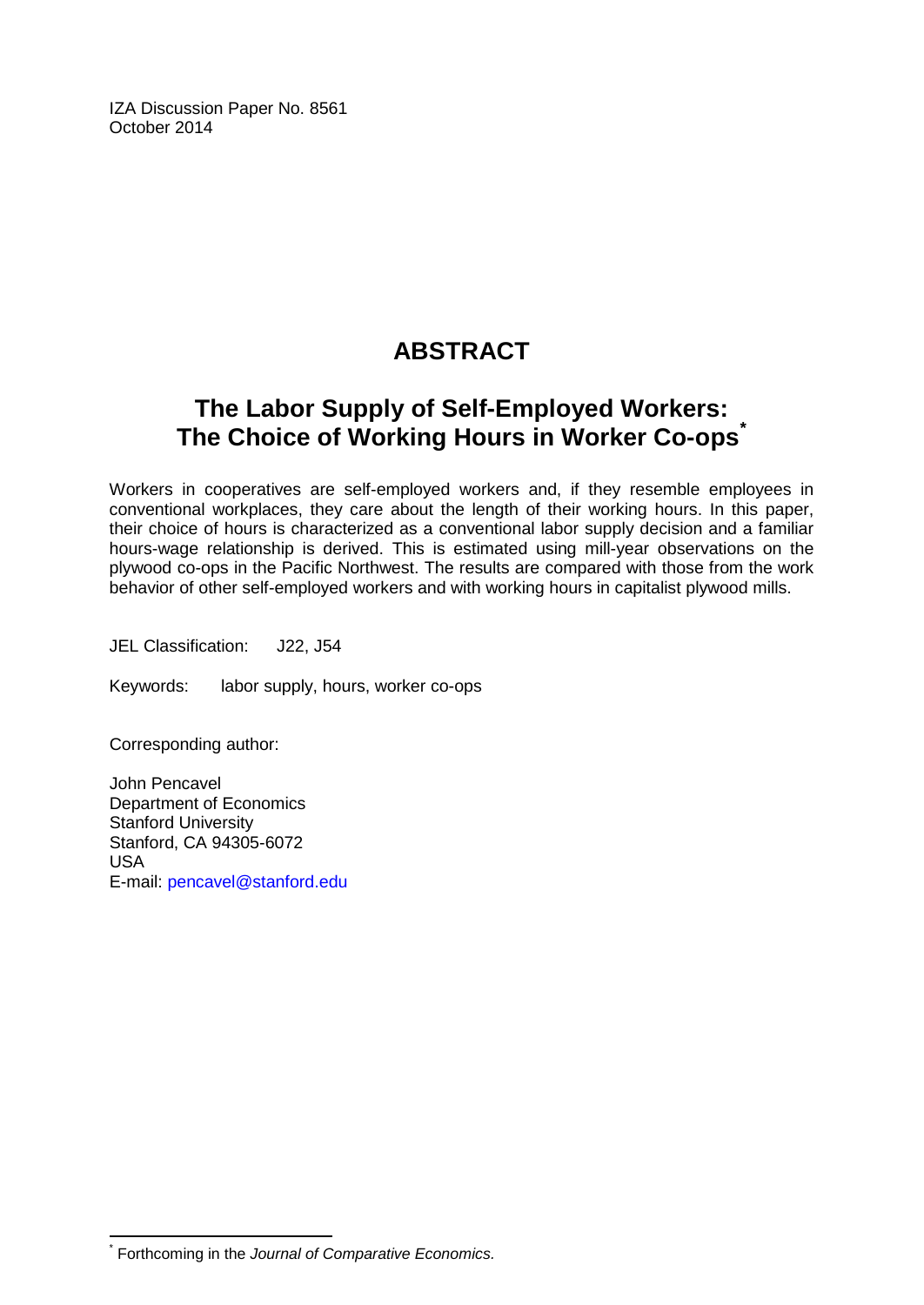## THE LABOR SUPPLY OF SELF-EMPLOYED WORKERS: THE CHOICE OF WORKING HOURS IN WORKER CO-OPS

John Pencavel\*

#### I. INTRODUCTION

This article contributes to two literatures in economics. The first is the research on the supply of labor that focuses on the responsiveness of hours of work to wages. There is a huge body of work on this topic (Keane (2011)) prompted in part by the important public policy question of how revenue from income taxes will change when income tax rates change. In view of the fact that more than forty percent of Federal tax revenue derives from income taxes, the importance of knowing how income tax rates affect work hours and tax revenues is clear. The research on this topic will be drawn upon selectively to contrast the empirical results here with earlier findings.

The second literature touched on in this article relates to the behavior of worker cooperatives, that is, enterprises owned and managed by those who work in them. The case for and against such enterprises has been debated for many decades and this exchange is enriched when evidence can be provided on their actual operations. The orthodox characterization in economics of the behavior of the worker co-op is that it maximizes the net returns per member-worker. This monetary objective was proposed by Ward (1958) to contrast it with the profit maximization goal of the capitalist enterprise that is owned and managed (often indirectly) by the supplier of capital. A more general objective is offered here for the worker co-op, one that follows Scitovsky's (1943) amendment of profit maximization that endows the capitalist entrepreneur with a utility function in which both monetary returns and working hours are arguments. Analogously, allowing the co-op to trade-off income for working hours implies a labor supply decision for the co-op workers and this trade-off is estimated below.

As the co-op is a group of self-employed workers, all of whom work the same number of hours and earn the same hourly returns, their estimated labor supply behavior may be compared with that estimated for other self-employed individuals. If the hours of workers in co-ops are unrelated to their

<sup>\*</sup> Research assistance from Monica Bhole is gratefully acknowledged. The work reported in this paper formed the basis of a presentation at the Conference of the International Association for the Economics of Participation (IAFEP) in July 2014. I benefitted from comments of the participants at this conference and from two anonymous referees. The data used in this article are available in the appendix to the paper at http://siepr.stanford.edu/?q=/system/files/shared/pubs/papers/13-036.pdf.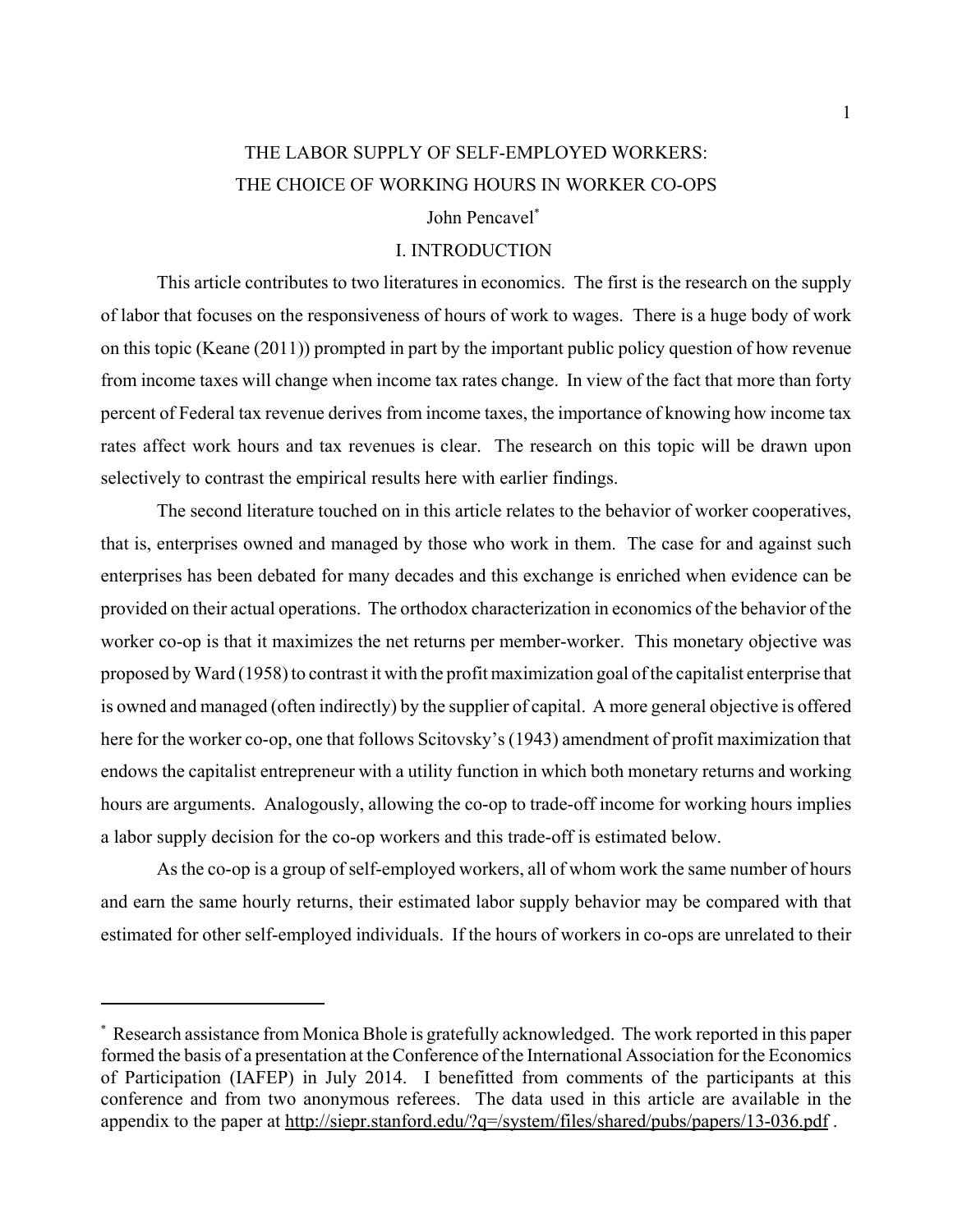work incentives, Ward's maximand - net monetary returns per member-worker - is sustained.

The worker co-ops to be examined are those engaged in plywood production in the Pacific Northwest between 1968 and 1986. In the twentieth century, these enterprises constituted the most substantial worker-owned and worker-managed sector in United States manufacturing industry. After providing a brief description of these worker co-ops, the model will be outlined and then fitted to observations on these enterprises. On the assumption that the resulting hours-wage relationship reflects the preferences of plywood workers, the hours worked in co-ops are compared with the hours worked by employees in a conventional (capitalist) plywood mill. This comparison leads to the inference that hours are shorter in the capitalist mill than those preferred by plywood workers, a consequence of the higher wages that discourage the typical capitalist mill from selecting hours that workers prefer. In short, in the capitalist mill, the hours-wage relationship expresses the preferences of the owners or managers, not those of the workers.

#### II. THE PLYWOOD MILLS OF THE PACIFIC NORTHWEST

The establishment of the Olympia Veneer Company in 1921 is usually taken to represent the birth of the worker cooperatives in the plywood industry of the Pacific Northwest. It served as the paradigm for the worker-owned and worker-managed enterprises that were established in subsequent decades in the plywood industry. In the 1950s, almost one hundred percent of U.S. softwood plywood was produced in the Pacific Northwest and between one-quarter and one-fifth of that was made in the co-ops (Berman (1967), p.93). After that time, the importance of the Northwest in the U.S. production of plywood declined because of depletion of its old timber forests, environmental restrictions on logging, and the subsequent rising cost of logs. The use of southern pine for plywood allowed the South to displace the Northwest as the major region of plywood production in the U.S.<sup>1</sup> See Figure 1. So, with the empirical analysis restricted to mills producing plywood between 1968 and 1986, this is a study of firms in a declining industry in this location. As the industry contracted in the Pacific Northwest so many co-ops closed; some converted to conventional forms of organization. Whereas

<sup>&</sup>lt;sup>1</sup> "The total wood cost in the South is slightly less than in Oregon and Washington. Most of this difference is due to lower logging and hauling costs. The terrain in the South is much gentler than that in western Oregon and Washington, so all logging can be done by tractors/skidders." Oregon Forest Resources Institute (2012, p.70).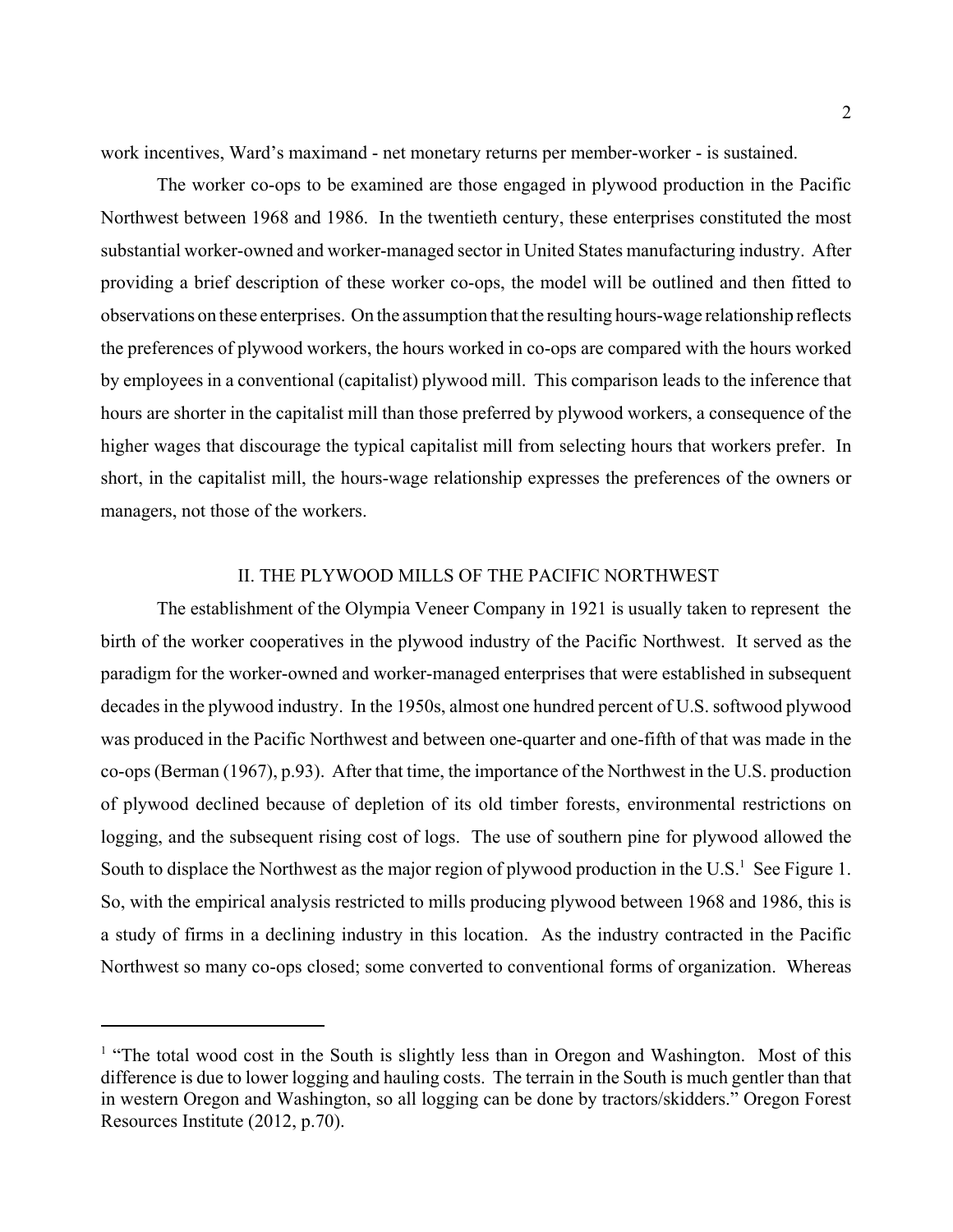Berman (1967) surveyed 24 plywood co-ops in the Pacific Northwest in 1964, at the time of writing, I am able to confirm only one of them still operating in Washington state.<sup>2</sup>

The research reported below relies upon 55 mill-year observations on eleven co-op mills in even-numbered years between 1968 and 1986. The set of observations is not balanced. The identity of the co-ops examined here are listed in Table 1 together with the dates of their birth and, if known, the dates of their demise. All these plywood co-ops were in Washington state.<sup>3</sup> Other information on these co-ops is supplied in Table 1 including their size and their capital equipment. By no means were these co-ops all the same and this will be recognized in the equations fitted below that allow for fixed differences among them.

The plywood co-ops conformed to the Rochdale principles that define the cooperative enterprise. All co-op members were workers in the enterprise and most workers (often, all workers) were members. Membership in a plywood co-op required the acquisition of a share and a probationary period of employment. The co-op member-workers were often referred to simply as "shareholders". One method for the exchange of shares was through the Business Opportunities section of the *Portland Oregonian* and an analysis of the prices of these shares is contained in Craig and Pencavel (1992) where it is shown that prices for these shares moved with the fortunes of the plywood industry. They also differed noticeably across the co-ops. Regrettably, these share prices could not be obtained for the Washington co-ops under study here.<sup>4</sup>

Each member had one vote in the co-op's decisions in selecting the directors from among the

<sup>&</sup>lt;sup>2</sup> This is Hardel Mutual Plywood in Chehalis which was described by another plant's manager as "still going strong".

<sup>&</sup>lt;sup>3</sup> A number of plywood co-ops operated in Oregon and at least two in northern California, but the state of Washington conducted a survey of plywood mills every two years and this provided information on the output and raw material inputs of these mills. Oregon's mills contributed to the study of the co-ops' share prices (Craig and Pencavel (1992)), but information is lacking on their hours of work.

<sup>&</sup>lt;sup>4</sup> "Regrettably" because the equation that is fitted below is interpreted as a labor supply equation, but as such it omits variations in non-labor income. A co-op worker's principal asset was his share in the company in which he worked and movements in the price of his share would serve as an indicator of variations in his wealth. Insofar as movements in the prices of shares are correlated with variations in the prices of log inputs and of plywood output, the addition of these variables to the equation fitted below leaves the negative coefficient on wages almost the same. This is evident from the estimates reported in Table 6 of Craig and Pencavel (1992).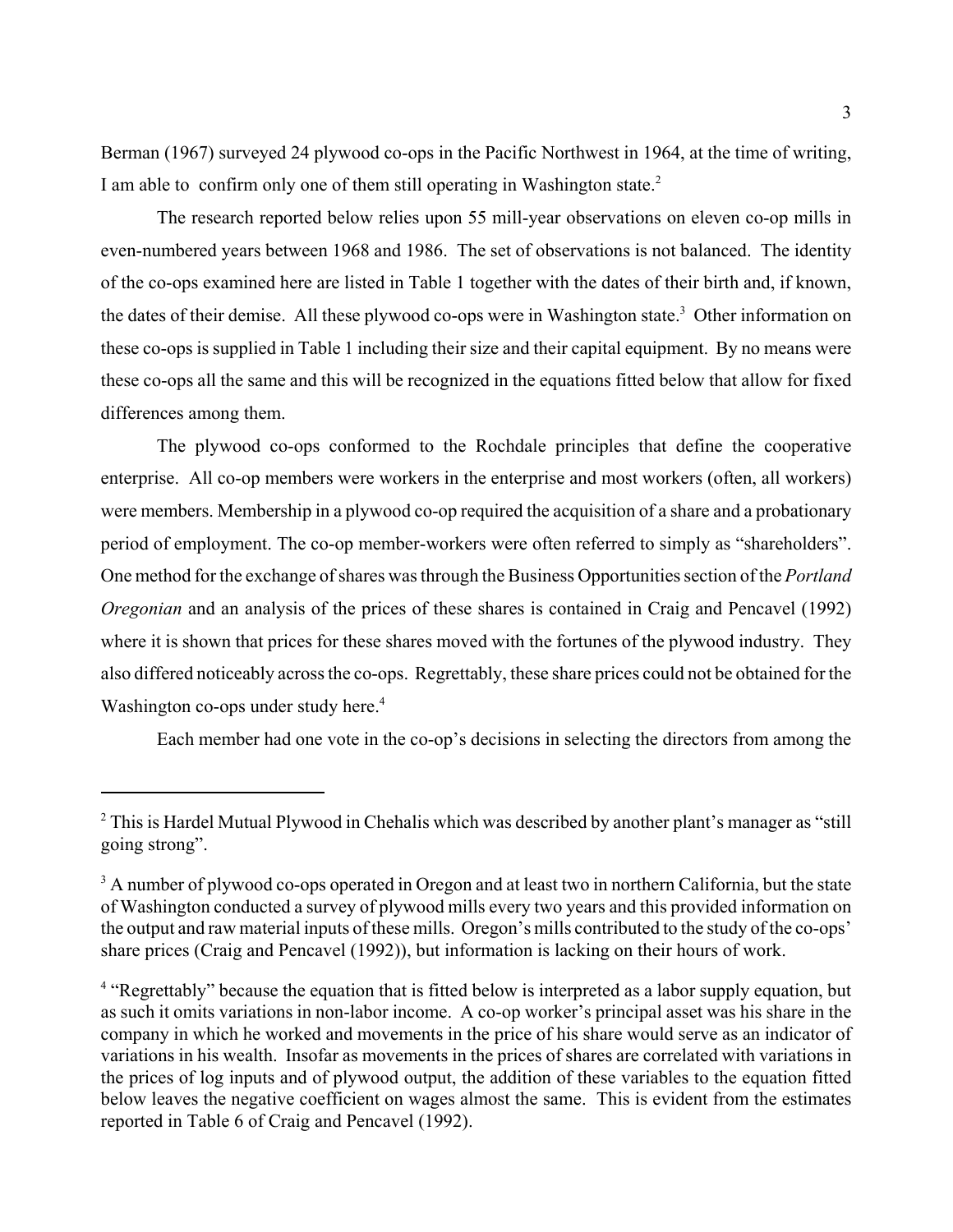workers. The turnover of directors was high. In a co-op mill at a given moment, each worker received the same hourly pay, the amount incorporating any dividends on common stock although, on the principle of only rewarding labor not capital, some co-ops prohibited the payment of dividends. Also, each worker worked the same number of hours.<sup>5</sup>

The principal constraints on each plywood mill were the price of its major input, logs, and the price of its output, plywood, both being beyond the control of any single mill. Most logs came from Federal and state forests and were sold at public auctions. Plywood is bought and sold on international markets and, in recent years, imports from east Asia have prompted calls from native plywood producers for protection. Log and plywood prices are volatile because the demand for plywood varies with home and office construction which is highly cyclical. Because mills used different varieties of wood, log and plywood prices varied across mills but much of the variation in these prices is over time.<sup>6</sup> Consequently, the wage paid out of net receipts to the co-op workers also varies with movements in the prices of logs and the prices of plywood. Illustrative of this is the following estimated regression equation which uses the 55 mill-year observations described below on the co-ops to relate the logarithm of the real hourly wage of co-op workers,  $ln(w_i)$  to the logarithm of real log prices  $ln(r_i)$  and the logarithm of real plywood prices *ln( p<sub>it</sub>)* controlling for fixed mill effects, *v<sub>i</sub>* :

$$
ln(w_{it}) = v(i) + 0.942 ln(p_{it}) - 0.252 ln(r_{it})
$$
  
(0.152) (0.154)

where heteroskedastic-consistent standard errors are in parentheses and the  $R<sup>2</sup>$  statistic is 0.577. A mill is denoted by *i* and a year by *t*. Without the mill fixed effects, variations in  $ln(p_{i})$  and  $ln(r_{i})$ remove only 14 percent of the variation in  $ln(w_{it})$ .

<sup>&</sup>lt;sup>5</sup> "Since the income a shareholder receives is based entirely on hours of work performed, equalization of hours worked and of overtime for all shareholders is carefully safeguarded so far as possible. Records are kept of time worked, and extra work is allotted to men who have worked fewer hours. Conversely, if a man has built up a total of hours of work too far above that of others, he may be forced to take a few days off." (Berman (1967, p. 153)

<sup>&</sup>lt;sup>6</sup> Thus, for the 55 mill-year observations on co-op mills that are used below, 93.6 percent of the variation in the logarithm of log prices and 40.9 percent of the variation in the logarithm of plywood prices are removed by fixed year effects alone.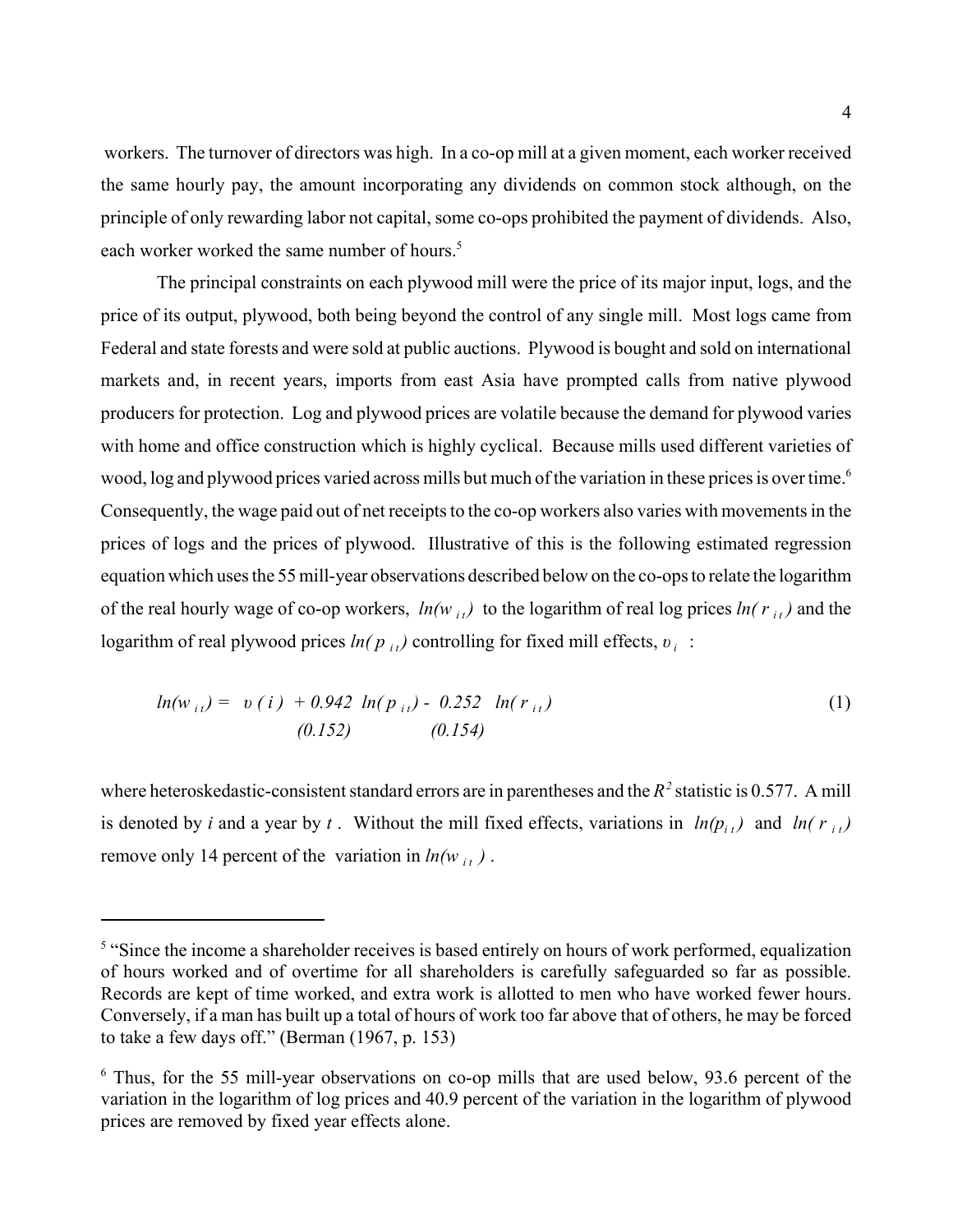In the same industry, in the same region, and at the same time, conventional plywood mills operated, conventional in the sense that the workers were supervised by managers hired by those who did not work in the mill and who supplied the capital. The production workers in most of these conventional plywood mills were covered by collective bargaining contracts although a few mills were non-union. The non-union mills tended to be small and they operated intermittently. The co-op mills and the conventional unionized mills were of comparable size and operated both in prosperous years and in years when plywood prices were low. There was little difference between the co-ops and the capitalist mills in the type of work involved: it was dirty, noisy, and dangerous that required much heavy lifting although there were opportunities for superior performance through workers' expertise and good judgment.<sup>7</sup>

The presence of these conventional mills permits the reactions of the co-ops to changes in their price environment to be compared with the reactions of the conventional mills to these changes and this has been the subject of previous research. 102 mill-year observations on nineteen unionized mills are used below to compare with the co-op mills. Earlier research has reported that these plywood co-ops respond to shocks in input (log) prices and to output (plywood) prices by adjusting their wages, rather than by changing employment whereas the corresponding adjustments in the capitalist plywood mills tend to take the form of changing input and output quantities including employment.<sup>8</sup>

Along several dimensions, the workers within each plywood co-op were homogeneous and, moreover, procedures were adopted that cultivated such homogeneity: virtually all the workers were men,<sup>9</sup> jobs were rotated, and hourly pay and work hours were the same for all workers. Attendance at mill-wide meetings was usually high and member-workers were involved deeply in plant decisions. The similarity of workers eased decision-making and workers were more inclined to carry out decisions they helped to determine. In addition, the problems in formulating and executing the goals of an organization are less formidable when the individuals have similar values and are treated in a like manner. This similarity of the workers within the co-op makes the model-building exercise below more plausible than in other situations involving groups of individuals because the model neglects differences

<sup>&</sup>lt;sup>7</sup> See, for example, Berman's account (1967, pp. 43-50).

<sup>&</sup>lt;sup>8</sup> See Craig and Pencavel (1992) and Pencavel and Craig (1994).

<sup>&</sup>lt;sup>9</sup> Gunn (1980, p. 395) reports a few non-shareholding women in office jobs.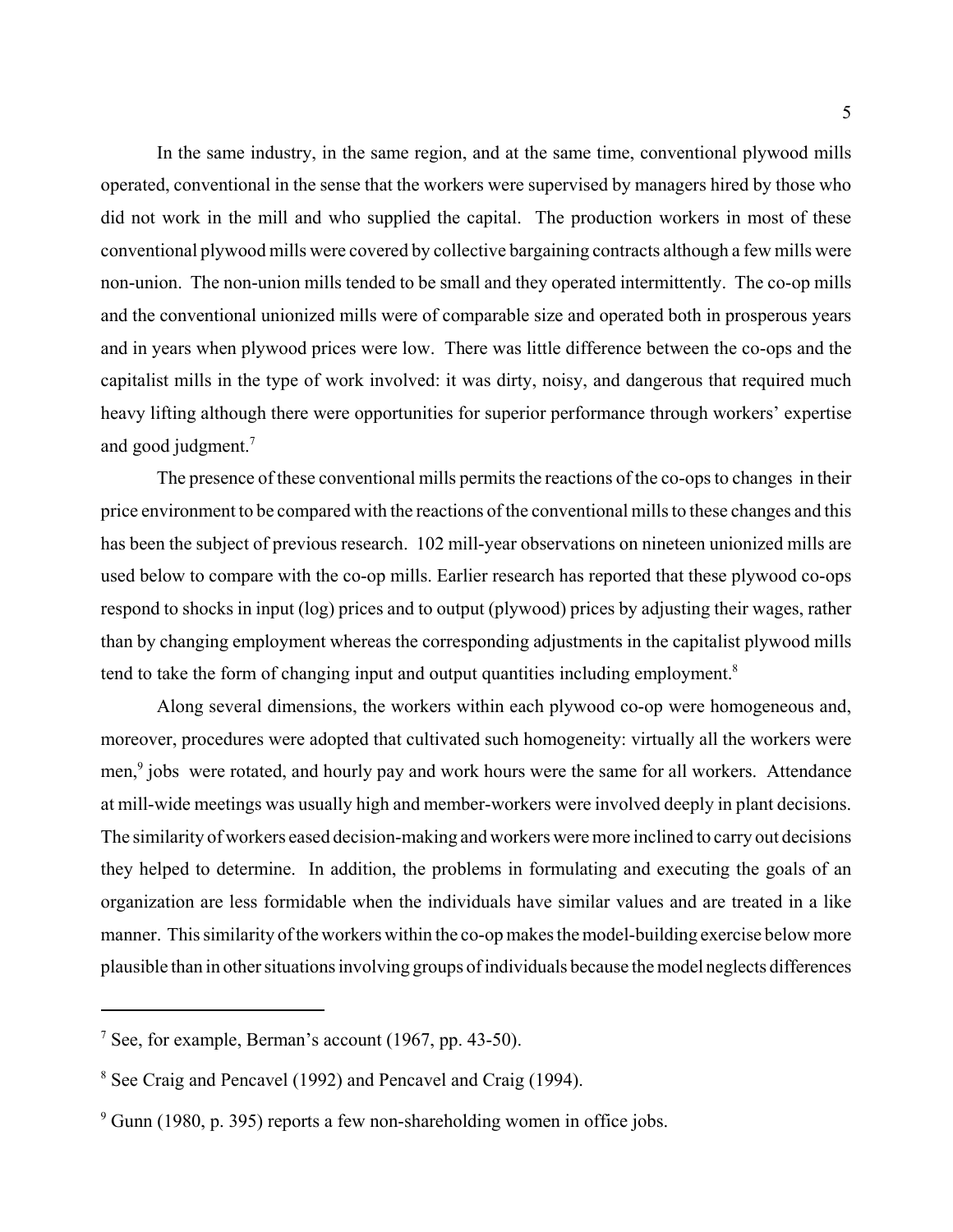among the workers within the enterprise. Consider now the determination of work hours in the co-ops.

#### III. HOURS OF WORK IN THE WORKER CO-OPS

 First, did variations in working hours make a difference to the operations of co-ops? One simple way to answer this is to fit production functions to co-ops and ask whether variations in hours of work affected output and, indeed, whether these effects of hours differed from the effects on output of differences in the number of workers employed. That is, a common specification for estimating production functions combines hours of work per worker, *H*, and employment, *E*, into a single variable: worker-hours, the product of the number of workers and average hours of work.<sup>10</sup> With a Cobb-Douglas production function, this implies a specification of the following sort:

$$
ln(X)_{it} = \alpha_0 + \alpha_1 ln(E.H)_{it} + \alpha_2 (other inputs)_{it} + \varepsilon_{1it}
$$
 (2)

But this equation implies that a given proportional change in employment has the same effect on output (*X*) as the same proportional change in hours per worker. The effects of differences in hours on output may be distinguished from those of employment on output by fitting

$$
ln(X)_{it} = \beta_0 + \beta_1 ln(H)_{it} + \beta_2 ln(E)_{it} + \beta_3 (other inputs)_{it} + \varepsilon_{2it}
$$
 (3)

When equations (2) and (3) are fitted by least-squares to the mill-year observations on the plywood coops in the Pacific Northwest, the estimates of the key parameters are

$$
\alpha_{1} = 0.507
$$
\n(0.179)\n
$$
\beta_{1} = 0.431
$$
\n(0.209)\n
$$
\beta_{2} = 0.674
$$
\n(0.402)

A given percent increase in working hours has a smaller effect on output than the same percent increase in employment, but variations in hours of work matter for production.<sup>11</sup> The model below is designed to determine the basis for these variations in working hours. In these data, although there are no

 $10$  Of course, another strategy in estimating production functions is to measure labor by the number of workers alone and to ignore hours of work as Defourny *et al.* (1992), Fakhfakh *et al.* (2012), and Jones (2006) appear to do in their research on the production functions of worker co-ops.

 $11$  These production functions also include the logarithm of the inputs of raw material logs, a measure of capital, mill fixed effects, and year fixed effects. Robust standard errors are in parentheses.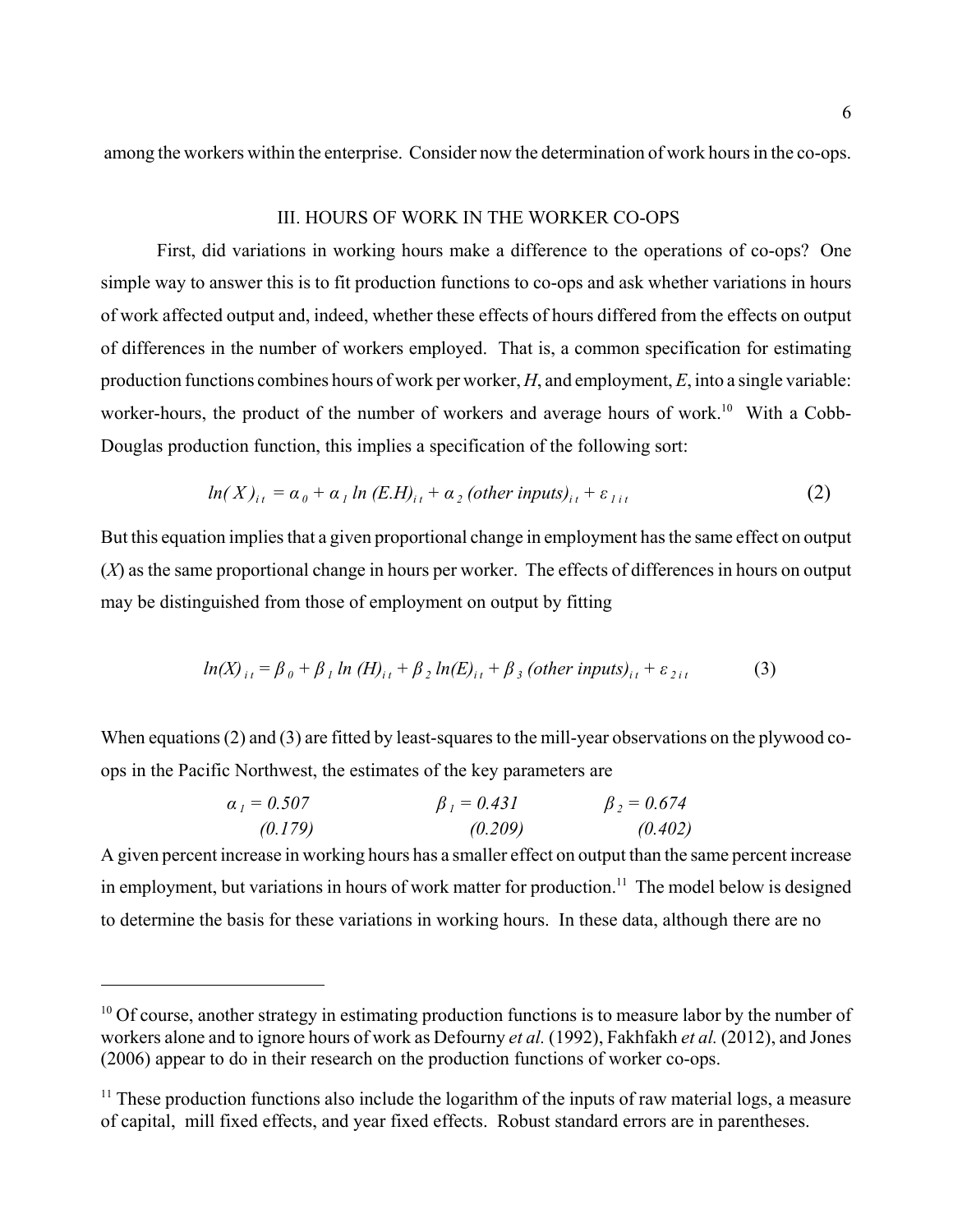variations in hours worked among the workers within each co-op, there are variations in hours worked across co-op mills in a given year and also variations in hours worked across years for each and every co-op mill. To account for these variations, the conventional model of labor supply is drawn upon to describe movements and differences in working hours in terms of variations in workers' returns to work.

Ward (1958) suggested that the behavior of the co-op be understood as selecting its inputs to maximize net returns to each member-worker. In his simplest version, there is only one variable input, the number of member-workers, *E*, and net returns per worker are distributed in the form of per worker wages, *w* , expressed as

$$
w = \frac{pX(E) - C}{E}
$$

Output is given by *X*, *p* is the price per unit of output, and *C* represents fixed costs. Ward's graphical representation is reproduced in Figure 2 where the curve  $v v$  equals the gap between gross revenues and costs divided equally among the workers. The employment that maximizes  $w$  is  $E_a$  in Figure 2.

Ward did not overlook hours worked per worker. He assumed explicitly that he was neglecting hours of work "........to avoid introducing the marginal disutility of labor as an important constraint". To represent Ward's explanation graphically, suppose employment is fixed. This was not precisely the case in the plywood coops, but employment varied little over time. The number of member-workers was a long-term decision for each co-op and short-term adjustments in labor took the form of variations in hours per worker,  $H^{12}$  Recognizing the role of working hours and reinterpreting *w* as monetary returns per worker per hour, the specification of the hourly returns to each member-worker *w* becomes

$$
w = \frac{p \ X(E,H) - C}{E.H} \tag{4}
$$

Equation (4) is the appropriate description of how net returns to plywood co-op member-workers were

<sup>&</sup>lt;sup>12</sup> A more general model would allow a co-op to react to changes in its economic environment by choosing between adjustments in hours per worker and in the number of workers. Because employment varied little in the plywood co-ops, this generalization is not pursued here. If a co-op's preferences were extended to cover employment, the approach used by Burdín and Dean (2012) might be fruitful.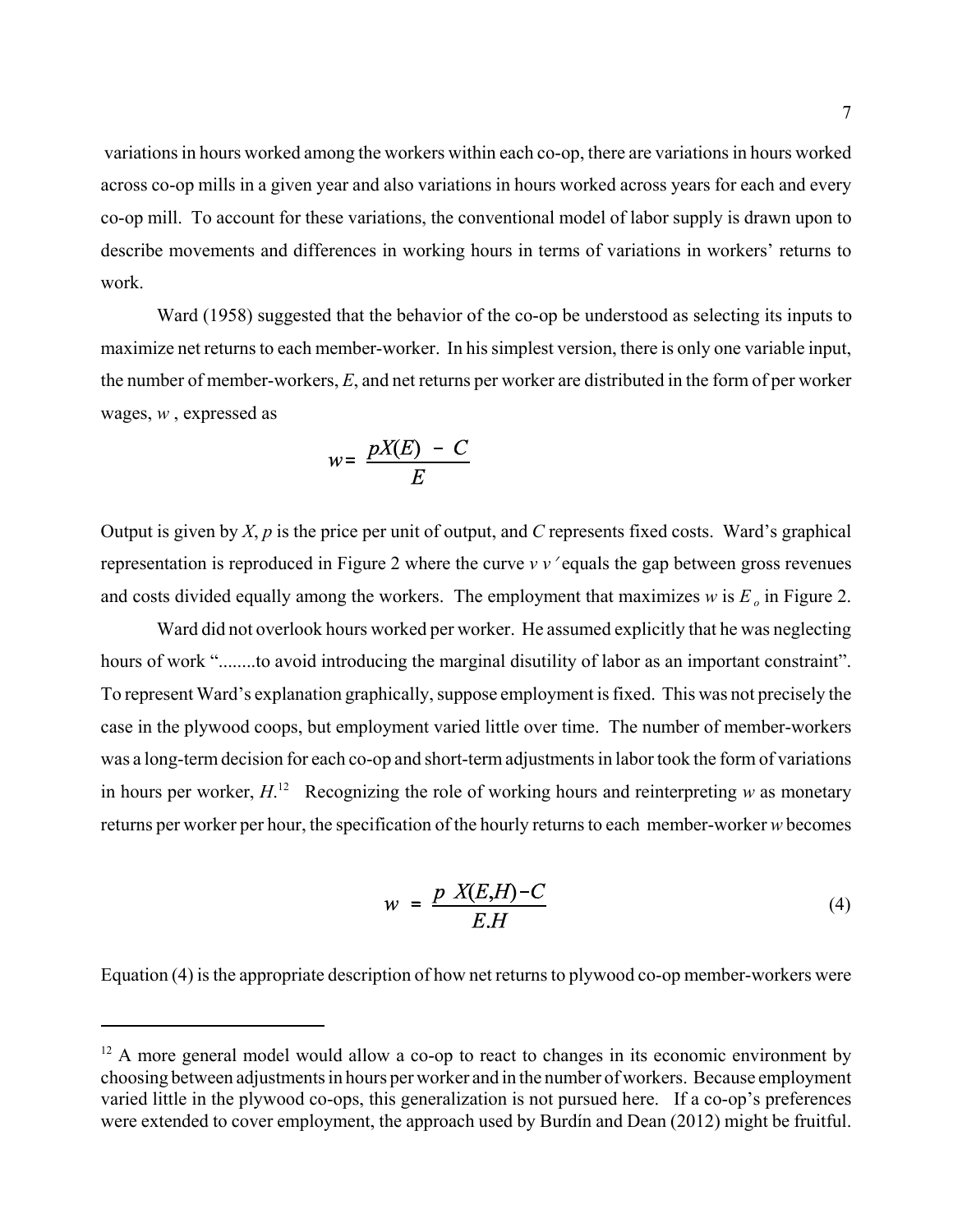allocated: they were distributed among workers according to their hours of work. Figure 3 assumes employment is fixed and replaces the number of member-workers on the horizontal axis with the hours worked by each member-worker. *w* is now related to hours of work as in equation (4). The hours that maximize per worker-hour monetary returns are  $H_0$ .

Now add indifference curves between income and working hours in Figure 3. Given the monetary returns to a worker as expressed by the curve  $v v'$ , the hours that maximize the well-being of co-op workers are  $H<sub>1</sub>$ , hours at which take-home pay is lower than at  $H<sub>0</sub>$ . In Ward's language, preferences over working hours constrain the selection of the hours that maximize monetary returns. If co-op workers did not care about the length of their working hours and maximized hourly monetary returns, the indifference map in Figure 3 would consist of a series of horizontal lines with the highest attainable indifference curve tangent to  $v v'$  at  $H_0$ . To ascertain how the representation in Figure 3 of the worker co-op's behavior accords with the observations of the Pacific Northwest plywood co-ops, preferences over pay relative to working hours will be assumed given but variations over time and across mills in the slope of  $v v'$  will allow the work-income preferences of the member-workers to be identified.

Suppose a co-op's utility function is given by  $U = f(H, y)$  where *H* is each worker-member's working hours and *y* is each worker-member's income from work in the co-op.<sup>13</sup> The marginal utility from income is assumed positive and diminishing while marginal utility from hours of work is negative and diminishing. The co-op worker's income is  $y = w.H$ , the product of his hours of work, *H*, and his hourly earnings, *w*, as specified in equation (4). It is evident from equation (4) and from Figure 3 that *w* varies with *H* and, if hours are less than those at which earnings are a maximum, increases in *H* raise *w*. An expression describing this relationship between changes in *H* and the changes in *w* along *v v'* in Figure 3 in the neighborhood of *e* is

<sup>&</sup>lt;sup>13</sup> From their careful examination of the plywood co-ops, Berman and Berman (1978, p. 703) added hours per worker to a co-op's objective function and wrote, "The ability of the firm to control and vary hours of work to adjust the labor input should be considered an integral part of worker-managers' decision-making authority". Berman (1977) recognizes the relevance of hours of work to a co-op and he endows each co-op member-worker with a utility function defined over labor income and hours of work. Towards the end of his article, Berman acknowledges that there are no differences among workers in work hours in a single plywood co-op. In this article, instead of a single worker being endowed with a utility function over earnings and hours, each co-op is endowed with such an objective function.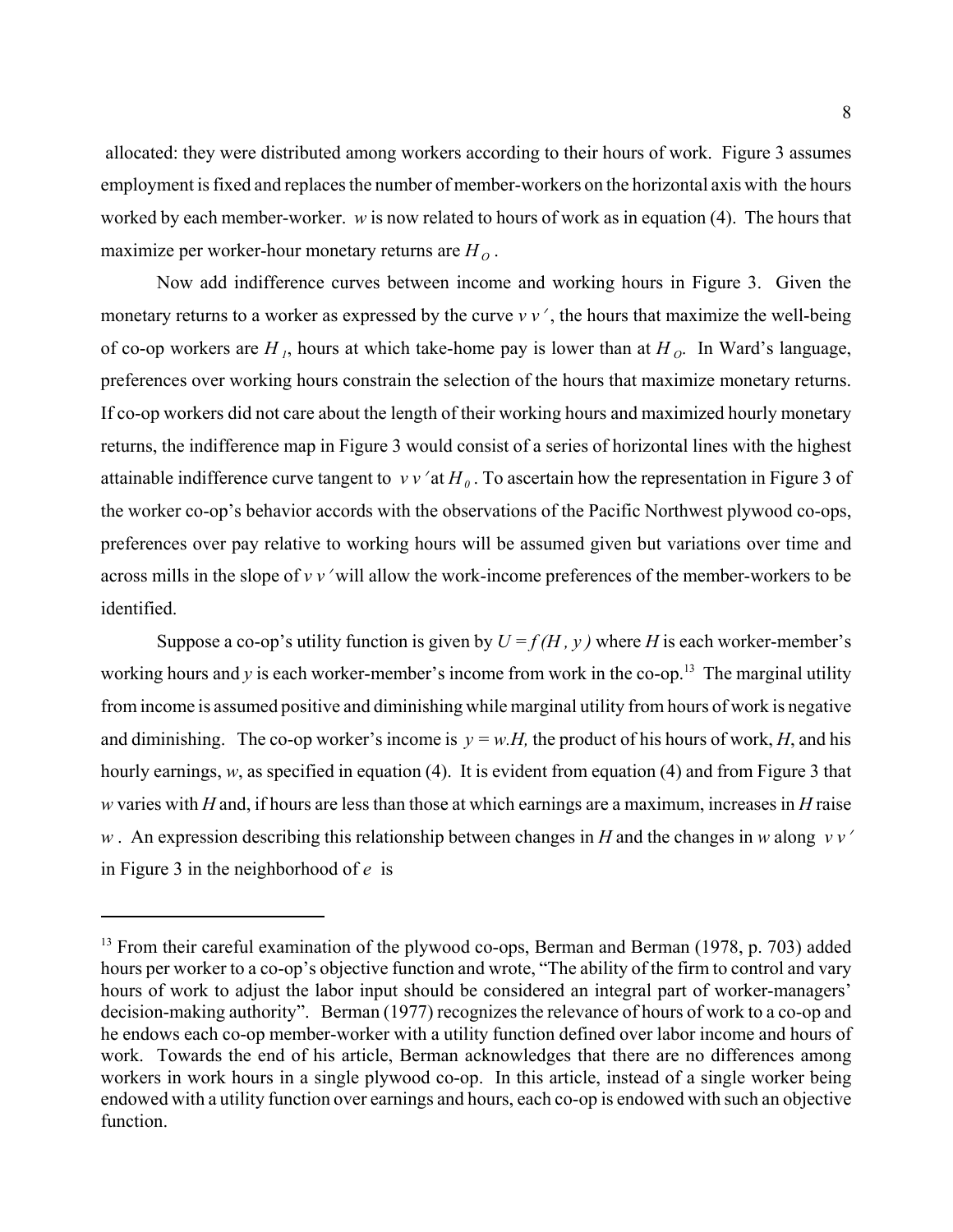$$
w = g(H) = A H^{\theta}.
$$
\n<sup>(5)</sup>

9

If the relationship between *w* and *H* resembles  $v v'$  in Figure 3, then, around *e*,  $A > 0$  and  $0 < \theta < 1$ .<sup>14</sup> The choice of work hours that maximize the coop's utility function subject to equation (5) satisfies

$$
-\frac{\delta f}{\delta H} = \lambda \frac{dy}{dH} = \lambda (w + H \frac{dg}{dH}) = \lambda w (1 + \theta)
$$
\n(6)

where  $\lambda = \partial f / \partial y$  and  $dg / dH = A \theta H^{\theta - 1} = \theta w H^{-1.15}$ 

For the coop's utility function, assume it takes the form of Houthakker's (1959) addilog:

$$
U = f(H, y) = -BH^{\gamma} + \psi(y)
$$

where  $\gamma = w H > 0$  and  $\psi$  is increasing in *y*. In this case, equation (6) becomes

$$
B \gamma H^{\gamma - l} = \lambda w (l + \theta)
$$

Upon taking logarithms,

$$
\ln H = (\gamma - 1)^{-1} \int \ln \lambda + \ln (1 + \theta) - \ln (B) - \ln \gamma \int + (\gamma - 1)^{-1} \ln (w) \tag{7}
$$

Rearranging this equation and identifying what is assumed to vary across mills by the subscript *i* and what is assumed to vary over years by the subscript *t* ,

$$
ln H_{it} = c + v_i + \delta ln (w_{it}) + \varepsilon_{it}
$$
\n(8)

where  $\delta = (\gamma - 1)^{-1}$ ,  $c = \delta \ln(\lambda B^{-1} \gamma^{-1})$ , and  $v_I + \varepsilon_{it} = \delta \ln(1 + \theta_{it})$ .  $v_i$  represents fixed mill effects and  $\varepsilon_{i}$  is a random disturbance. Note that, in accordance with the earlier characterization of this procedure, the co-op's work-income preferences (embodied in *γ*, *B*, and *λ* ) are assumed constant across mills and years while the wage-hours opportunities (expressed by *θ* and *w* ) are assumed to differ over

<sup>&</sup>lt;sup>14</sup> At a point such as *e* in Figure 3,  $p E^{-1}(dX/dH) > w$  or the per worker value of the marginal product of hours exceeds hourly wages .

<sup>&</sup>lt;sup>15</sup> Second-order conditions involve the properties of the  $v v$  curve in Figure 3 in addition to those of the utility function.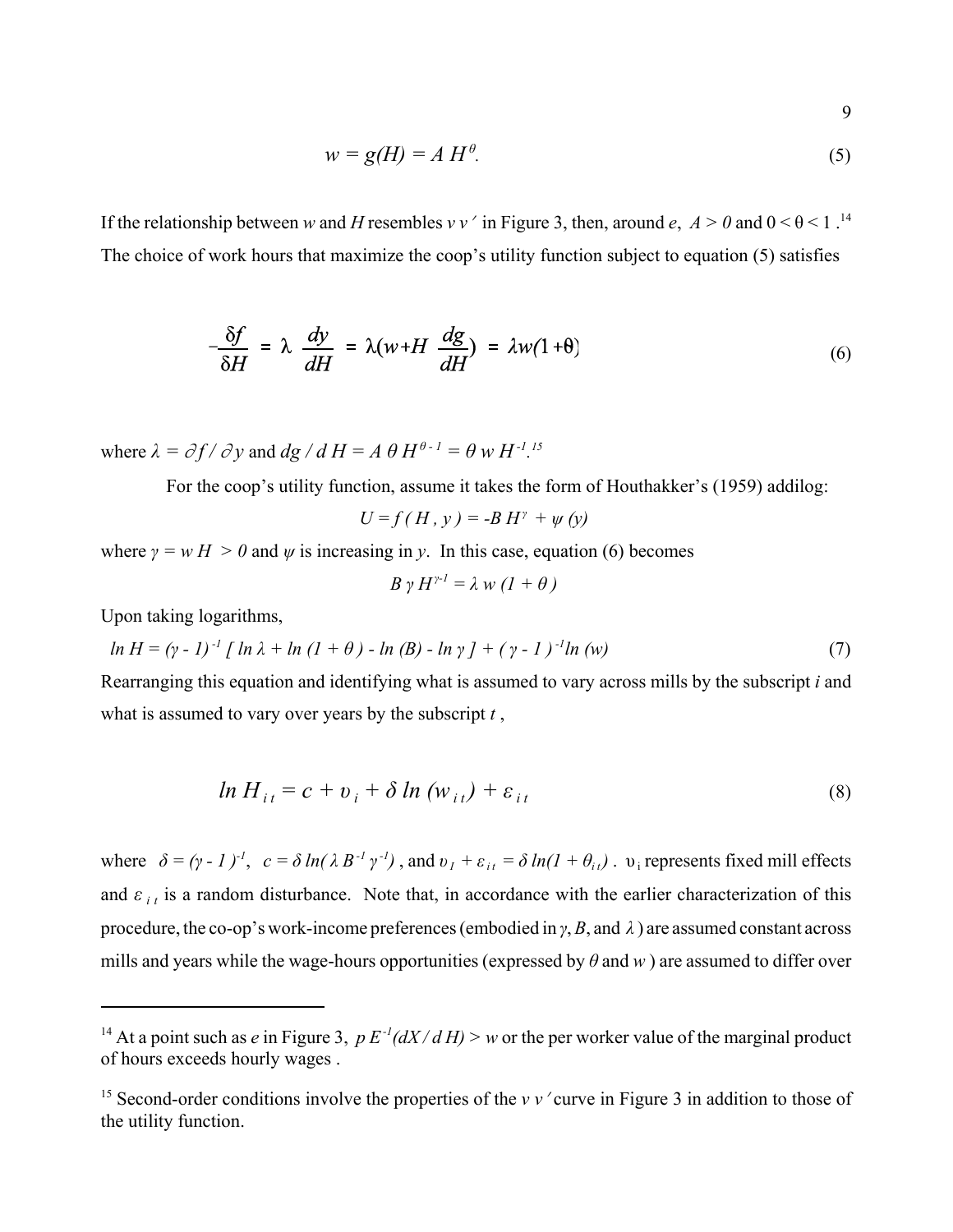time and across mills. Evidently, in equation (8), with other things constant, the (uncompensated) elasticity of working hours with respect to wages is  $\delta = (\gamma - 1)^{-1}$  which may be positive or negative so that a dominant substitution effect or a dominant income effect is possible. Equation (8) is the starting point for estimation although restricted and augmented versions will be reported. Consider now the observations on the plywood co-ops that will be used to estimate  $\delta$  in equation (8).

### IV. ESTIMATING THE WORKERS' WORK-INCOME PREFERENCES

#### Hours and Wages of Plywood Workers

Descriptive statistics on annual hours of work and real hourly wages (in 1967 dollars) on the co-op plywood mills<sup>16</sup> and, to provide a comparison, on the conventional unionized mills are provided in Table 2. There are 55 mill-year observations on eleven co-op mills and 102 observations on nineteen conventional unionized mills. At all points of the distribution of working hours in Table 2, the value for working hours in the co-ops exceeds the value for hours in the conventional unionized mills.<sup>17</sup> As is well known (Carrington, McCue, and Pierce (1996)), the self-employed tend to work longer hours than employees. In the case of the co-op workers, do they work longer hours because they shape their work environment and, as a consequence, are less averse to work than employees whose control over their workplace is more circumscribed? Or is the difference between the hours of co-ops and the hours of capitalist mills a reflection of self-selection: those workers who are less work shy are attracted to a cooperative enterprise?18

 Because the co-op selects its monetary distributions to its member-workers as well as its working hours, it may be important to recognize this endogeneity in estimation and, where possible,

<sup>&</sup>lt;sup>16</sup> The observations on hourly wages were not constructed by a researcher dividing net revenues per worker by hours worked. They are taken from the records of the mills themselves and represent average values over the year.

<sup>&</sup>lt;sup>17</sup> Moreover, hours in the co-ops are right-skewed while those in the conventional mills left-skewed.

<sup>&</sup>lt;sup>18</sup> The observations on co-op plywood mills are not distributed across years in the same way as our observations on conventional mills. Therefore, it may be important to control for this difference in computing the difference across mills in annual working hours. When this is done, workers in co-op mills work 33 percent more hours than workers in the conventional mills. The gap between hours in co-ops and those in non-union mills is even greater: 56 percent which reflects the fact that these nonunion mills often operated for only part of the year.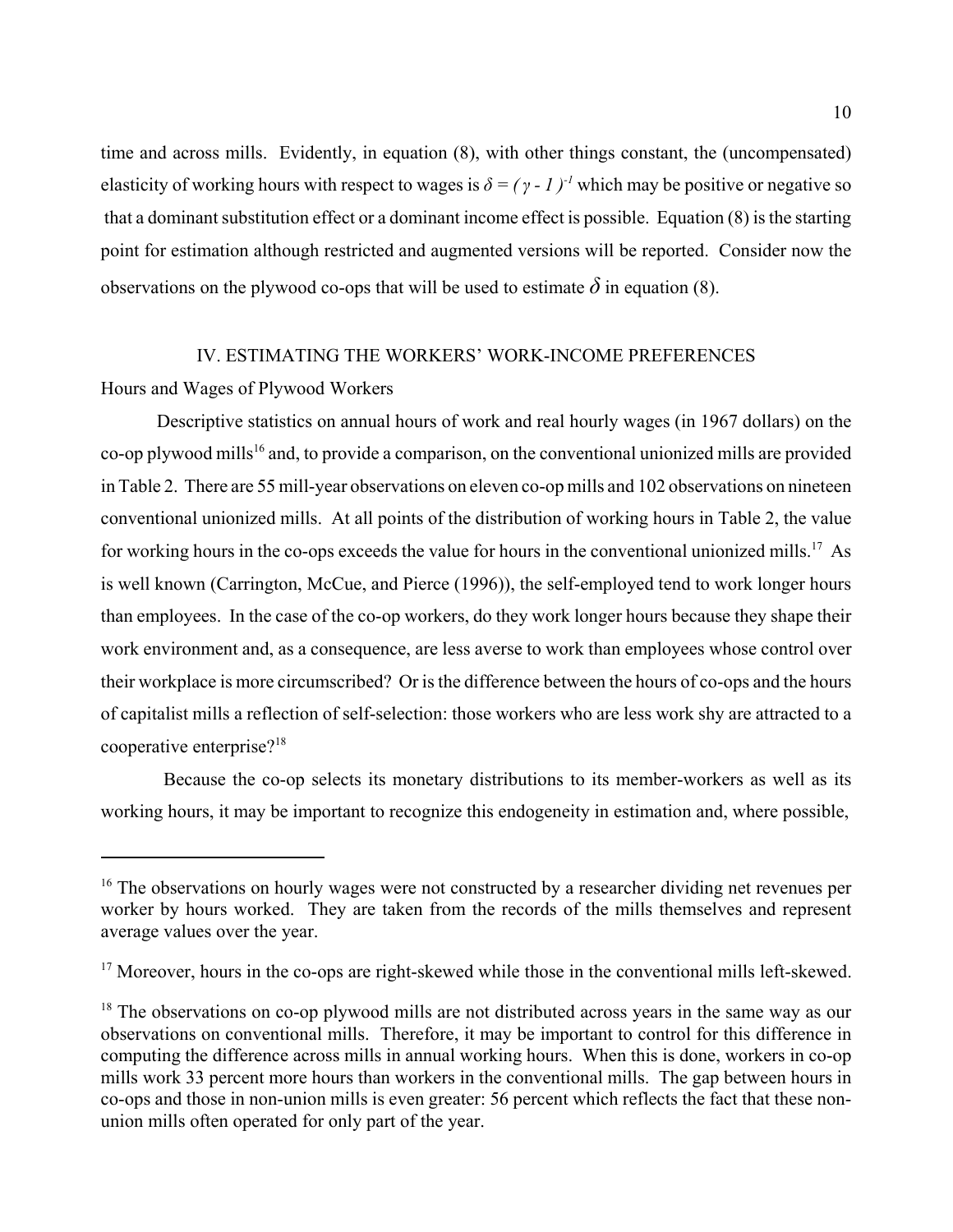this is done by using variations in the logarithmic price of output and in the logarithmic price of logs as instrumental variables for  $ln(w_{it})$ .<sup>19</sup> These output and input prices are beyond the influence of any mill and they are the fundamental predetermined variables to which all mills, co-ops and conventional mills alike, must respond. However, they are weak instruments: variations in the logarithm of output prices and in the logarithm of log input prices remove only 14 percent of the variation in *ln* ( $w_{ii}$ ) in the co-ops. Persistent differences across co-op mills in their reserve policies and debt repayments account for a large fraction of the variation in *ln*  $(w_{i,t})$  in these data. Hence, although some instrumental variable estimates will be reported, conventional least-squares will be the principal estimating method.

The point estimates in Table 3 of *δ*, the (uncompensated) elasticity of working hours in co-ops with respect to their wages, are all negative. None is estimated precisely, however, so that a wide range of values is consistent with these data. Indeed, several of these estimates are not significantly different from zero by conventional criteria which would imply that a typical co-op maintained working hours virtually unchanged in the presence of shocks to net returns. Because conventional *F* tests could not reject the hypothesis that, conditional on real wages, the year effects do not contribute significantly to the variation in the logarithm of working hours, the preferred single point estimates are those in rows 2 and 5 of Table 2 that control for correlated mill effects: these estimates are -0.175 and -0.103.

The null hypothesis that  $\delta$  is zero is not the only interesting special case. If  $\delta$  were -1, then a proportionate increase in hourly wages would leave annual earnings unchanged. In fact, by conventional criteria, almost all of the estimates of  $\delta$  in Table 3 are significantly greater than -1. While an increase in hourly earnings reduces annual hours of work, the decrease in annual work hours still leaves annual earnings higher: if *δ* is -0.103 (as in row 5 of Table 3), a ten percent increase in *w* reduces annual work hours by one percent and raises annual earnings by nine percent.

The implications of the estimate of  $\delta$  in row 5 of Table 3 for the familiar hours-wage supply function are drawn in Figure 4 in which, over the range of real wages observed in these data, working hours are relatively unresponsive to wages at high wages and low working hours and hours are more responsive to wages at low wages and long working hours. This mild convexity from below is

<sup>&</sup>lt;sup>19</sup> As the error term in equation (8) incorporates variations in  $\theta$  and as  $\theta$  is involved in the wage-hours relation, equation (5), the concern about the correlation of wages with the disturbance in equation (8) is clear.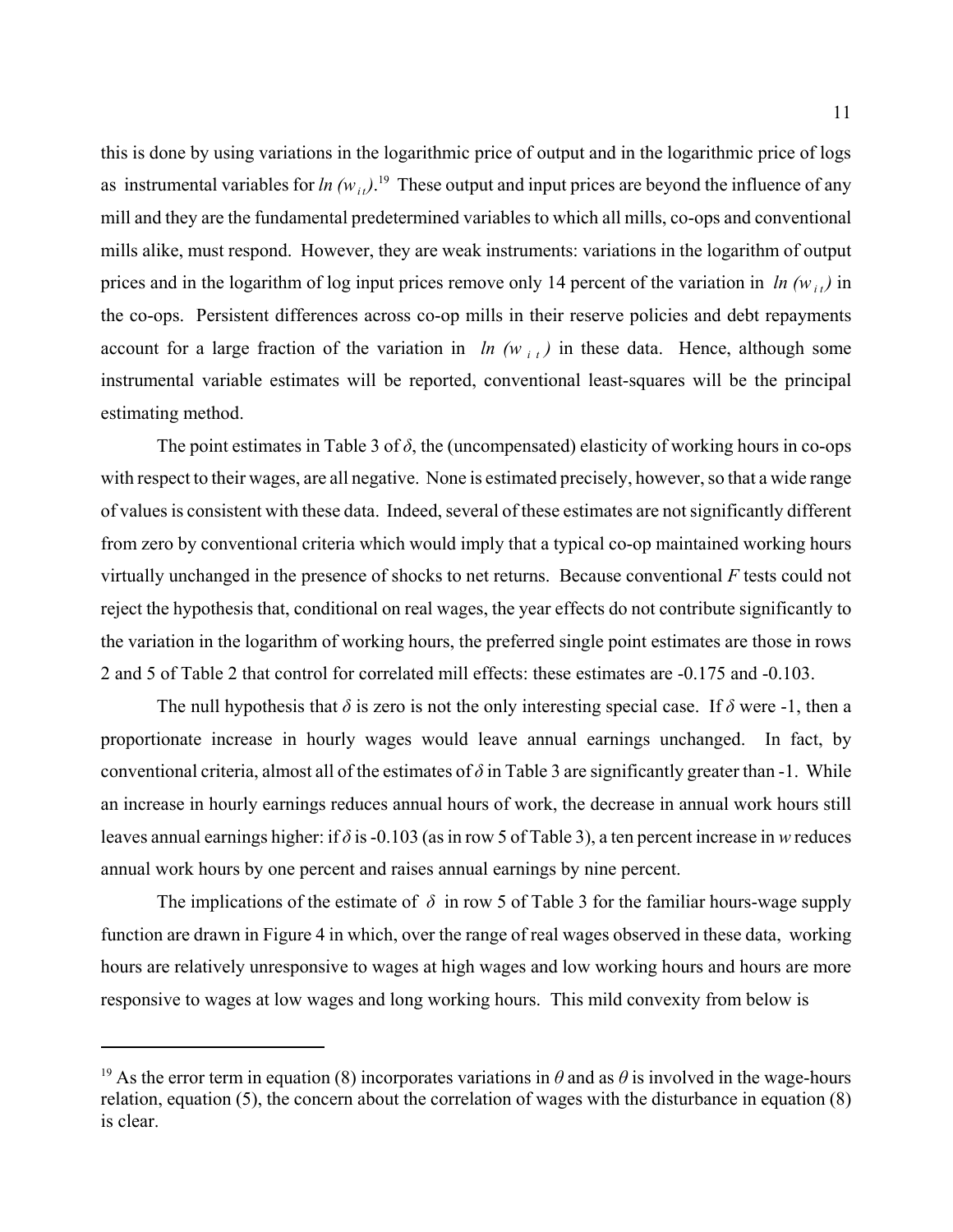embedded in the double-logarithmic formulation of equation (8), but it raises the question of whether such a nonlinear hours-wage relationship would be revealed in a specification that allowed for a more flexible relationship.

To address that question, the observations were separated into two regimes: one regime corresponds to hourly wages less than the median of \$3.30 and the second regime consists of observations with wages greater than \$3.30. Spline functions were estimated that allow the hourswages relationship at less than \$3.30 to differ from the hours-wage relation at greater than \$3.30.

Separate quadratic-in-wages equations were estimated to the observations in the two regimes subject to the constraints that the two quadratic equations meet at \$3.30, the knot, where they also have the same derivatives. Descriptive statistics on hours and wages in the two regimes are provided in Table 4 from which it is apparent that, at almost every point in the wage distribution, hours are lower in the higher wage regime than in the lower wage regime.

The equation estimated is a quadratic-in-wages spline:

$$
H_{it} = v_i + [a_l + b_l(w_{it} - w_0) + c_l(w_{it} - w_0)^2] D_{1it}
$$
  
+ 
$$
[a_2 + b_2(w_{it} - w_1) + c_2(w_{it} - w_1)^2] D_{2it} + u_{it}
$$
 (9)

where  $D_{i,i}$  takes the value of unity for observations where real wages are less than \$3.30 and of zero otherwise while  $D_{2it}$  takes the value of unity for observations where real wages are greater than \$3.30 and of zero otherwise.  $w_0$  is set to 1.62, the lowest value observed and  $w_1$  is the knot at \$3.30. Mill fixed effects are given by *υ i* and *u i t* is a disturbance term assumed to be randomly distributed. The least-squares estimates of the parameters in equation (9) (namely,  $a_1$ ,  $b_1$ ,  $c_1$ ,  $a_2$ ,  $b_2$ , and  $c_2$ ) are reported in Table 5 and Figure 5 draws the implied labor supply curve over the range of hourly wages observed.

The hours-wage relationship is negatively-sloped at relatively high and relatively low wages, but at between 2,000 and 2,100 hours (roughly 40 to 42 weekly hours) the relationship is close to vertical. In other words, at around 40 hours of work a week, changes in wages induce little change in working hours.<sup>20</sup> Earlier in this section, attention was drawn to the fact that the coefficient of variation

<sup>&</sup>lt;sup>20</sup> The presence of a fixed effect for each mill in estimating equation (9) implies that the precise range of hours over which the fitted labor supply curve exhibits little elasticity differs across mills. The curve drawn in Figure 5 is for a mill at about the central tendency for hours with as many mills with longer hours as mills with shorter hours.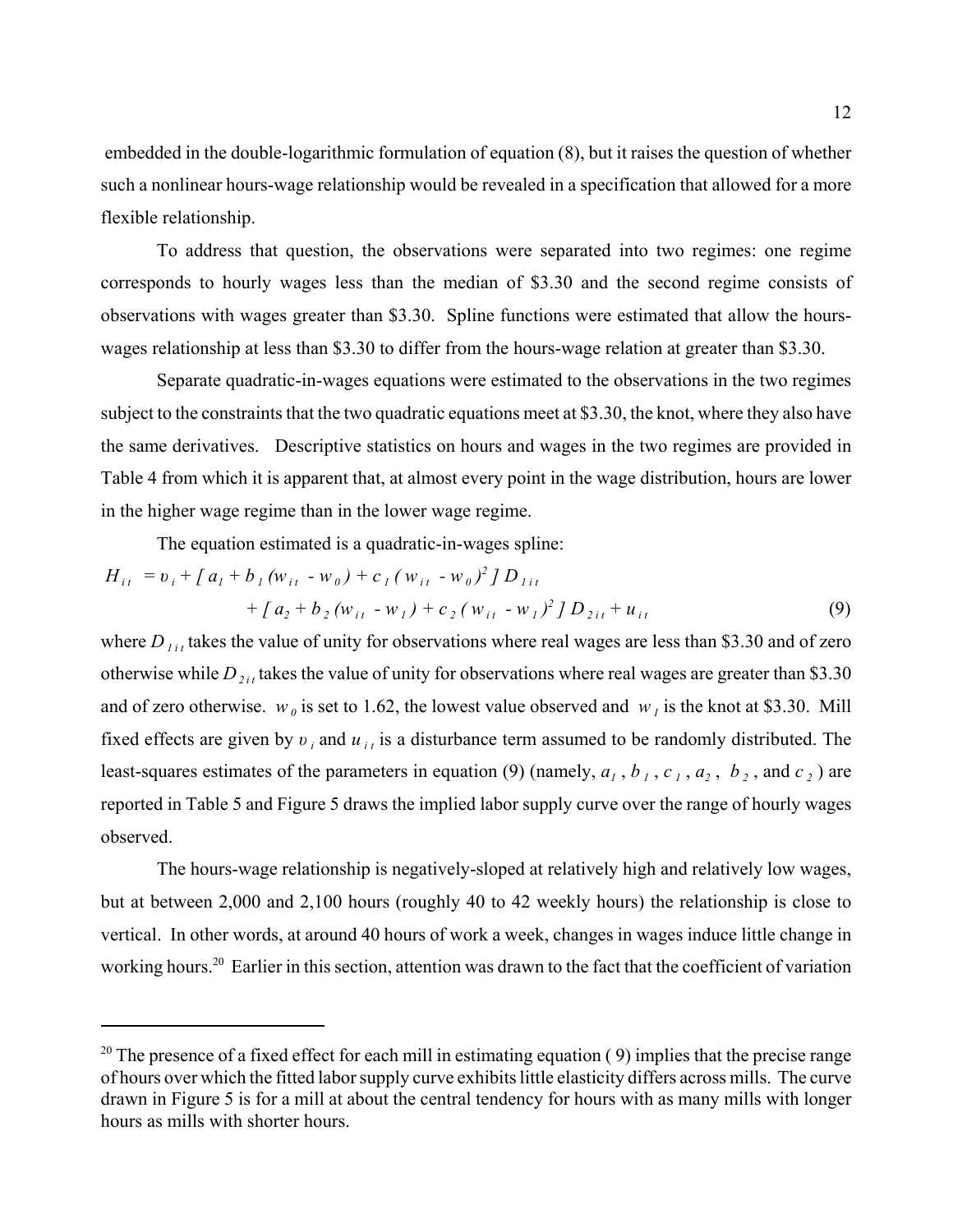in hours in the co-ops was lower than that of employees in the conventional firms. The inelasticity of the estimated labor supply function of co-op workers at between 2,000 and 2,100 hours and where many hours observations are recorded  $^{21}$  helps account for this narrower dispersion in the hours of co-op workers.

The elasticities of hours with respect to hourly wages implied by the estimates of the quadratic spline, equation (9), are graphed in Figure 6: most are negative and most are greater than -1, but at around 2,000 to 2,100 annual hours they gather around zero.<sup>22</sup> The estimated elasticities from fitting equation (8) - values of -0.175 to -0.103 - are well within the range of values in Figure 6.

This discussion has centered on the point estimates. Figure 7 presents a 95 percent confidence interval around the fitted labor supply of equation (9). Although lines with many different slopes and shapes may be drawn within these confidence intervals, one that cannot be drawn over the range of observed wages is a vertical line nor, *a fortiori*, a positively-sloped line.<sup>23</sup> Although a precise value has not been estimated, a negative hours-wage elasticity in worker co-ops appears to dominate. Is this plausible?

The Work Behavior of Other Self-Employed Workers

One way to answer this is to consult the research on the elasticity of hours with respect to wages for other self-employed workers. Fortunately, there have been a number of such studies in recent years. This work has been prompted by the suspicion that many employees work in conditions in which their opportunity to change their working hours in response to alterations in their returns to work is meagre and that self-employed workers have much more scope for varying their work hours. In

 $21$  Almost one-third of observations on hours in the co-ops are in the one hundred hours interval between 2,000 and 2,100.

<sup>&</sup>lt;sup>22</sup> In part, the labor supply curve in Figure 5 resembles the shape that Berman  $(1967, p.229)$ conjectured. From close study of the plywood co-ops' behavior. Berman wrote, .....the short-run supply curve for hours of labor for shareholder-workers might take the shape of a vertical line at the fortyhour-weekly point (showing shareholders willing to work forty hours over a wide range of wage rates), positively inclined at the top at some point of high wages (shareholders willing to take advantage of prosperity to work longer hours at higher wages), and negatively inclined at the bottom at some point of low wages (shareholders willing to work longer hours as wages decline, to obtain adequate total compensation while keeping the company competitive on costs)."

 $^{23}$  However, the hypothesis that the labor supply curve is vertical at wages above \$3.30 and negativelysloped at wages below \$3.30 cannot be rejected at conventional levels of significance.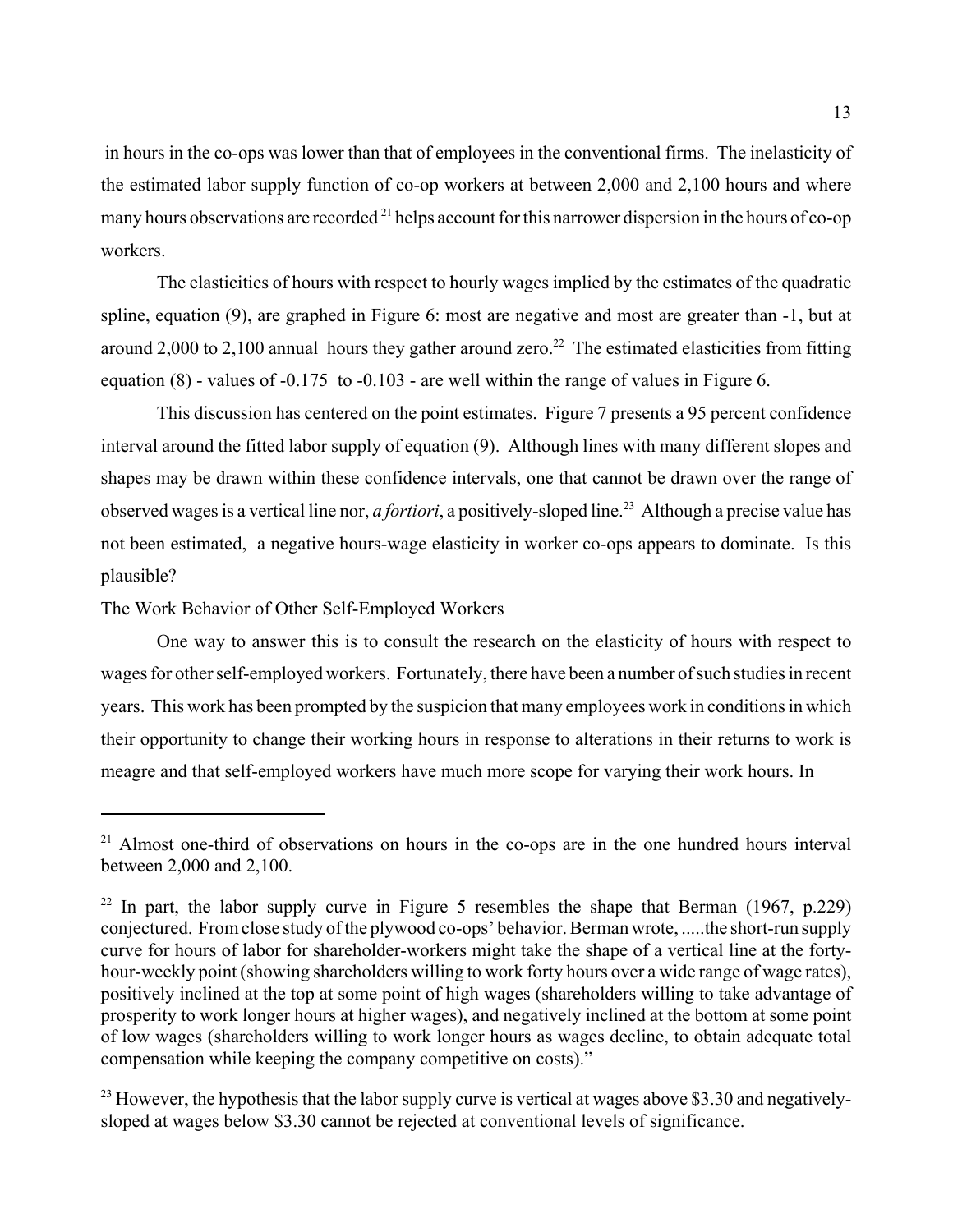addition, instances in which employees have been presented with genuinely exogenous changes in wages to which they may adjust their hours of work have been hard to identify.

This has stimulated research on self-employed workers who face changes in the demand for their services that has given them the opportunity to alter their work behavior. This research has examined different dimensions of work such as whether the self-employed worker works for pay on a given day or when the worker stops paid work or how many hours the worker works. It is the last dimension of work - hours - that would provide the obvious comparison with these estimates of hours in the plywood co-ops.

 There are several studies of the hours that taxi drivers work and, on this topic, the research of Ashenfelter, Doran, and Schaller (2010) most closely resembles the procedure in this paper. Their preferred estimate of the uncompensated elasticity of hours with respect to wages of New York taxidrivers is -0.23 with a relatively small estimated standard error. With far fewer observations than those available to Ashenfelter *et al.*, the estimated elasticity in these plywood co-ops cannot claim to be estimated precisely though the finding of a dominant income effect appears to hold both for New York taxi drivers and for Pacific Northwest plywood co-op workers. $24$ 

Other empirical research on the hours worked of self-employed workers includes Boulier's (1979) analysis of non-salaried dentists. He found annual hours of these dentists were negatively related to the price of a tooth extraction, the elasticity being -0.049. Using 1,456 observations on 286 self-employed men from the Panel Study of Income Dynamics, Parker, Belghitar, and Barmby (2005) report a negative elasticity of annual hours of work with respect to hourly wages of -0.234 though this becomes imprecise when the standard deviation of past wages is introduced into the fitted equation. All in all, the finding of a negative wage elasticity of working hours reported in this paper for the plywood co-ops is not out of line with wage elasticities estimated for other self-employed workers. Hours, Wages, and Changes in Mill Ownership

Finally, what does the hours of work equation estimated to the co-op observations imply about the hours worked of workers in the capitalist mills? This is not straightforward to answer because of the presence of mill-specific intercepts that account for the hours worked in each mill to be different

<sup>&</sup>lt;sup>24</sup> Camerer, *et al.* (1997) also report a negative-inclined wage-hours relationship for taxi-drivers though Farber (2005) faults their instrumental variable procedure.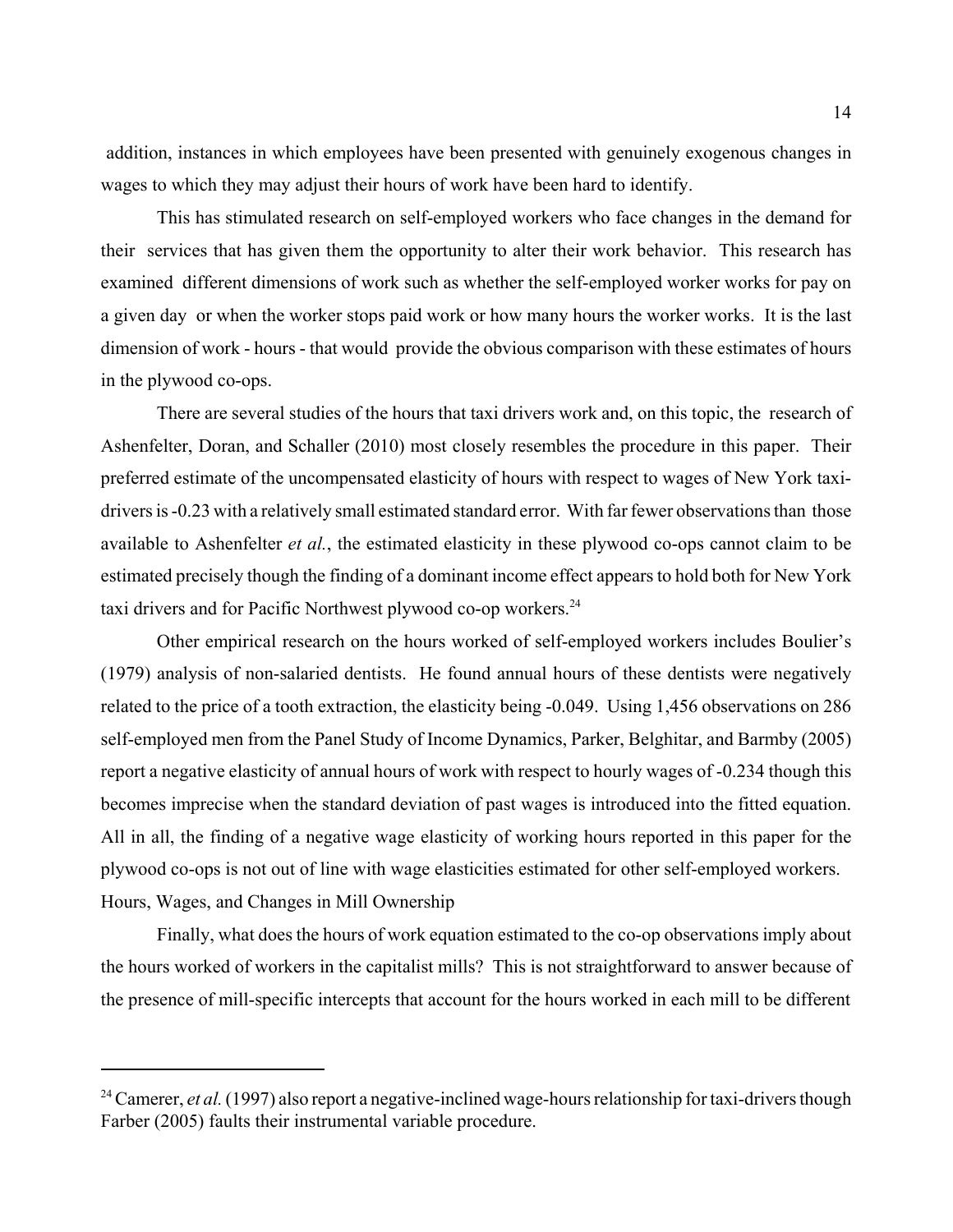from those worked in other mills. Conveniently, over this period, two mills converted from one form of organization to the other. Therefore, in two instances, hours and wages are observed for the mill as a co-op and hours and wages are observed for this same mill as a capitalist enterprise. One mill converted from a co-op to a capitalist enterprise<sup>25</sup> and a second mill converted from a conventional mill to a co-op.<sup>26</sup> In each case, the average wages and the average hours are calculated over the two years each was a co-op and over the adjacent two years when the mill operated as a conventional unionized plant. In each instance, estimates from fitting equation (9) to the coop mills are used as those values of hours that are "preferred" by the workers at these given wages. By how much do actual hours in the union mills diverge from those "preferred" at these wages where the implications of the estimates of equation (9) define those that are "preferred". The results are shown in Table 6.

When each mill operated as a capitalist workplace, the workers were covered by a region-wide collective bargaining agreement negotiated by the International Woodworkers of America and an association of employers. In one instance, substantially higher wages obtained relative to those in the co-op. Presumably, the higher wages reflect the effect of the union on wages in a bilateral monopoly setting. The collective bargaining agreement allowed for local differences in the terms of the agreement and the employers' association ensured that its members retained their "right to manage" (including their determination of working hours) in their plants.

In the top panel (PANEL A) of Table 6, the actual values of annual hours and real wages for Peninsula Plywood are recorded averaged over the two years when the mill is observed as a co-op (namely, 1968 and 1970) and over the adjacent two years (1972 and 1974) when the mill became a conventional firm covered by a collective bargaining agreement. Evidently, upon conversion from a co-op to a unionized mill, real wages changed negligibly but hours of work fell substantially. Because

<sup>&</sup>lt;sup>25</sup> This mill was Peninsula Plywood Corporation of Port Angeles, Washington founded as a workers' co-op in 1941. It was sold to ITT Rayonier Inc. in April 1971. (The decision to sell was "opposed by many of the shareholders" although "a PenPly working share of \$1,000 in 1941 grew to be worth \$300,000 in 1971".) It operated as an affiliate of ITT Rayonier until 1989 when it became K Ply, after its acquisition by Klukwan, Inc. This closed in 2007. See Plywood Pioneers Association (2001) and accounts in the *Peninsula Daily News* online.

<sup>&</sup>lt;sup>26</sup> This mill was Anacortes Veneer which opened in 1939 as a co-op. Subsequently, it was bought by the Forest Products division of the Times-Mirror Corporation. It converted back to a co-op in the 1980s before closing in 1992. Gunn (1986, pp. 347-8) mentions its reconversion.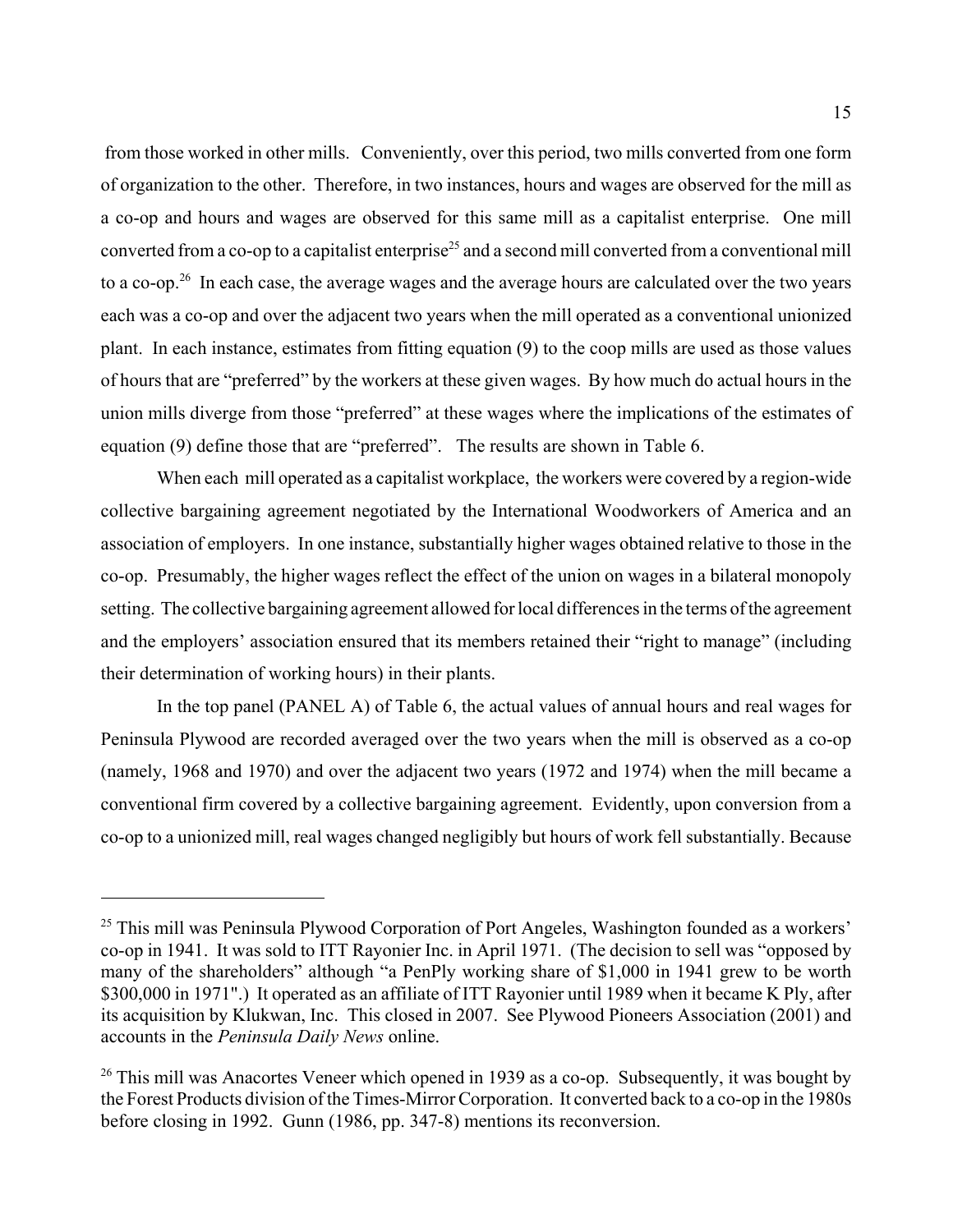real wages changed little, the hours implied by the estimates of equation (9) also changed little but a large gap opened up between actual hours and preferred hours: at the wage of \$3.723 the plywood workers in the capitalist mill would have preferred to have worked more than 800 more hours than they did. It might be thought that this inference - that the workers in the capitalist mill would have preferred to work more hours at the given wage rate - is implausible. However, when the Current Population Survey has asked employees whether they would like to work the same or fewer or more hours at the same hourly wage, more than one quarter express a preference for more hours. See Golden and Gebreselassie (2007).

In the bottom panel (PANEL B) of Table 6, the actual values of annual hours and real wages for Anacortes are provided averaged over the last two years (1978 and 1980) when the mill was operated as a division of the Times-Mirror Corporation and over the first two years (1984 and 1986) when the mill reverted to a co-op. Evidently, real wages fell substantially in moving from a mill covered by a collective bargaining agreement to one not so covered but hours of work rose. In 1978 and 1980, when the mill was unionized and real wages high, the workers would have chosen to work fewer hours than they did (the gap between actual and predicted hours is 185). Upon becoming a co-op and selecting their work hours and their pay, the workers opted for lower hourly wages and longer hours. As a co-op, the gap between actual and preferred annual hours narrows to about a week's hours.

Therefore, on the assumption that the estimates of the hours-wage relationship fitted to the observations on the co-ops and reported in Table 5 represent the plywood workers' preferences (conditional upon real wages), there are large differences between the hours actually worked by employees in capitalist mills covered by a region-wide collective bargaining agreement and the hours they would prefer at these wages. Thus, the gaps between actual and preferred hours are smaller when each mill operates as a co-op and larger when each mill is a capitalist workplace. These gaps are greater in the capitalist workplace because the hours in the capitalist mills reflected the preferences of the owners and the management - and their demand for hours was negatively-related to the collectivelybargained wages.<sup>27</sup> In the co-op mills, the negative relation between hours and wages in the coop plants reflected the preferences of the workers and a dominant income effect on hours of wage differences.

 $27$  On the demand for hours in capitalist mills, see the estimates in Pencavel and Craig (1994).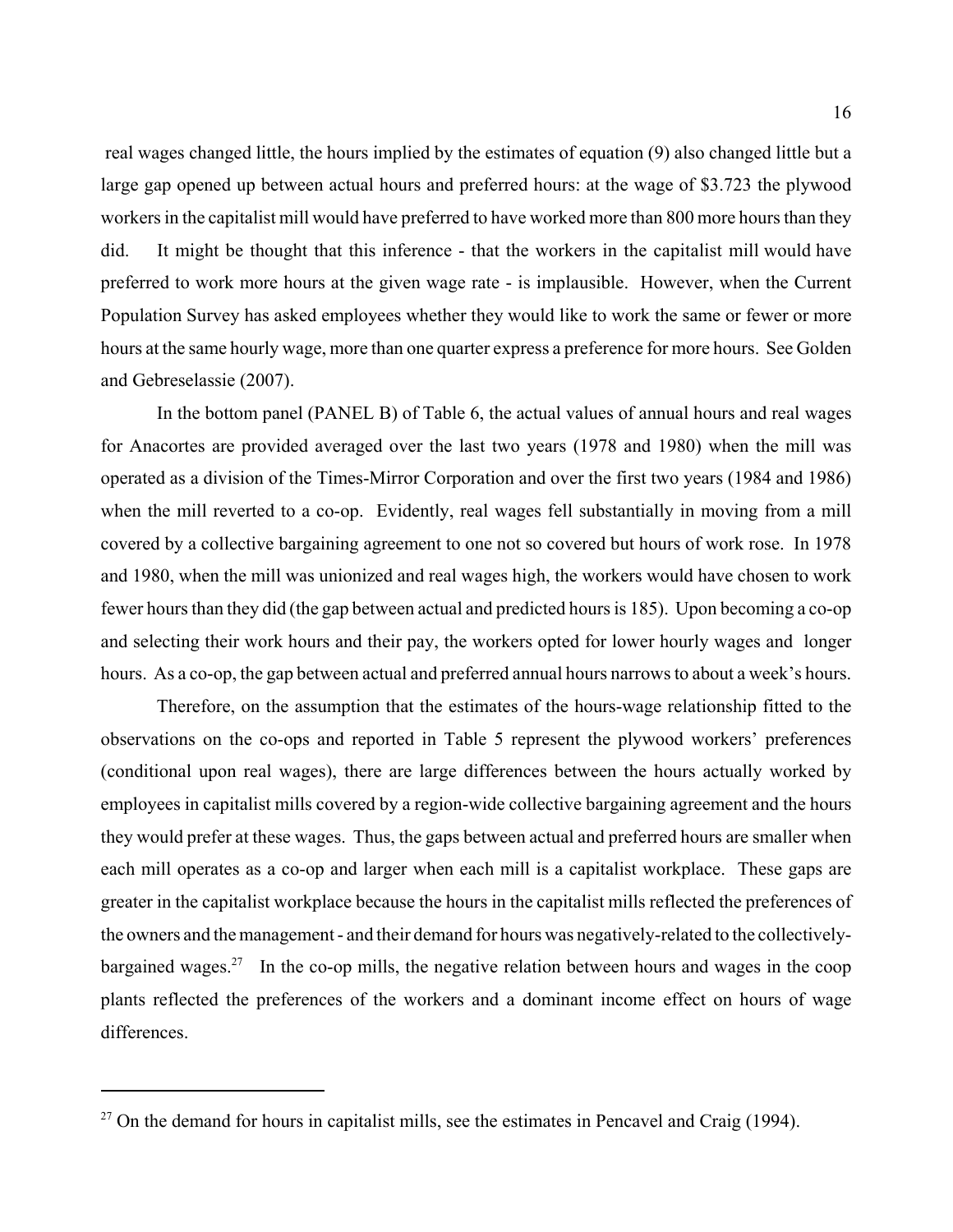I reiterate that the interpretation in the sub-section rests on the assumptions that the hours-wage relation estimated to observations on the co-op mills maps the plywood workers' work-income preferences and that these preferences remain unchanged when the workers are employed in conventional mills. If, on the contrary, when working in a mill they own and manage, the workers are less inimical to long hours than when working in a mill owned by those who supply the financial capital, the workers' preferences are organization-dependent. In this case, the shorter hours in the capitalist mills reflect, in part, the different attitudes to work when the workers are employed in the conventional mills.

### V. CONCLUSIONS

The determination of working hours in cooperatives has been a neglected topic of empirical research in the literature on democratic firms.<sup>28</sup> Yet, because the actions of worker co-ops reflect their preferred responses to shocks to their economic environments without being compromised by the preferences of a firm's capital owners and hired managers, the actions of worker co-ops offer an attractive setting to map the work-income preferences of workers. Workers in these co-ops set their work hours and the ultimate constraints on their actions were prices outside their influence.

 Using different specifications and functional forms, the empirical work in this paper on the plywood cooperatives in the Pacific Northwest suggests that their hours and wages tend to be negatively associated implying the income effect of a wage increase exceeds the substitution effect. However, most estimates imply that an improvement in market conditions permitting an increase in hourly wages does not reduce annual hours of work sufficiently to cause a reduction in annual earnings. There is evidence of a vertical labor supply curve at hours around 40 hours a week. For those scholars engaged in research on labor supply, there is here a suggestion of an emerging empirical regularity: the labor supply functions of self-employed workers tend to be negatively-sloped with respect to their wages.

 For scholars engaged in research on co-ops and attracted to Ward's hypothesis of the co-op's income per member-worker maximization, the imprecision of the estimates here allows these scholars

 $28$  Craig and Pencavel's (1993, p. 307) article on the objectives of worker cooperatives concluded "......that earnings, hours, and employment all enter the cooperatives' objectives." This result was arrived at through a different procedure from the more conventional one used in this paper. Nevertheless the conclusions of the two papers are not at variance.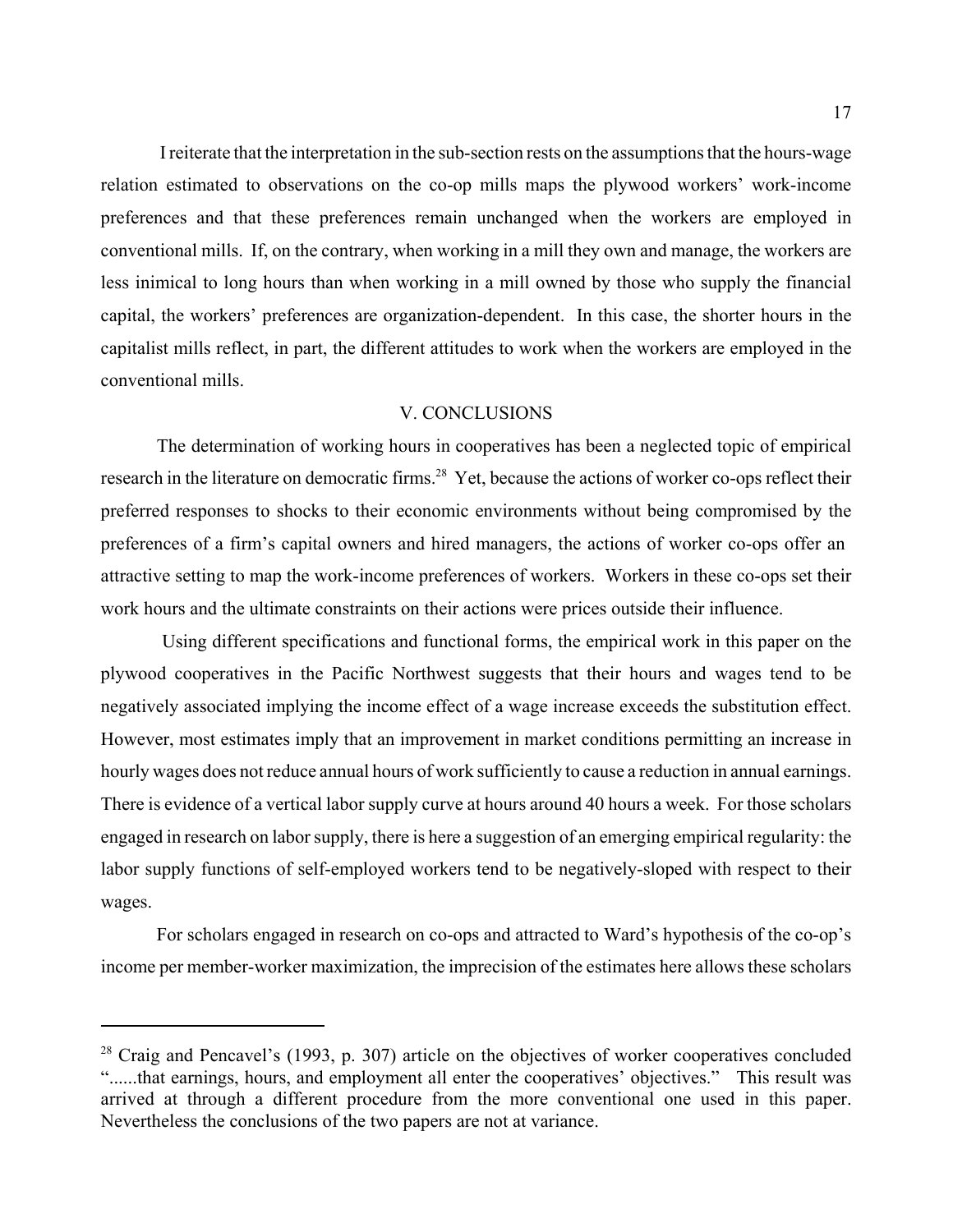to retain their adherence to Ward's model. Scholars who find that Ward's focus on a monetary objective misses the important non-pecuniary benefits of the cooperative venture, the use of a utility function for the co-op that incorporates working hours and perhaps other aspects of work may be a welcome development that is amenable to further empirical application.

During the period of analysis, two mills converted from one type of ownership to another and this allows for the examination of the change in hours of work in the same plant when the identity of the owners switches between those who supply labor and those who supply capital. In both instances, working hours are lower when the mill is owned by those who supply the capital than when the mill is owned by the rank-and-file workers in the plant. When these mills were conventional capitalist workplaces, the employees were covered by a multi-employer collective bargaining agreement and the hours of work are those chosen by management in response to the wage specified in the unionmanagement contract. To the capitalist management, the hourly wage is a cost whose effects on the owners' net revenues can be moderated by cutting hours of work; to the worker co-op, the hourly wage is a factor in a worker's income and the effects on his income can be enhanced by working longer hours. The wage plays a different role in the objectives of the two ownership forms.

This illustrates the important and long-acknowledged point that the interpretation of the hourswage relation requires attention to the issue of identification: is this a demand function or a supply function or neither? In the case here, with observations at the workplace level, the identification problem is resolved by specifying the decision-makers: the member-workers in the co-op mill and the capital owner-managers in the capitalist mill. In other cases, the decision-makers may not be so clearly determined.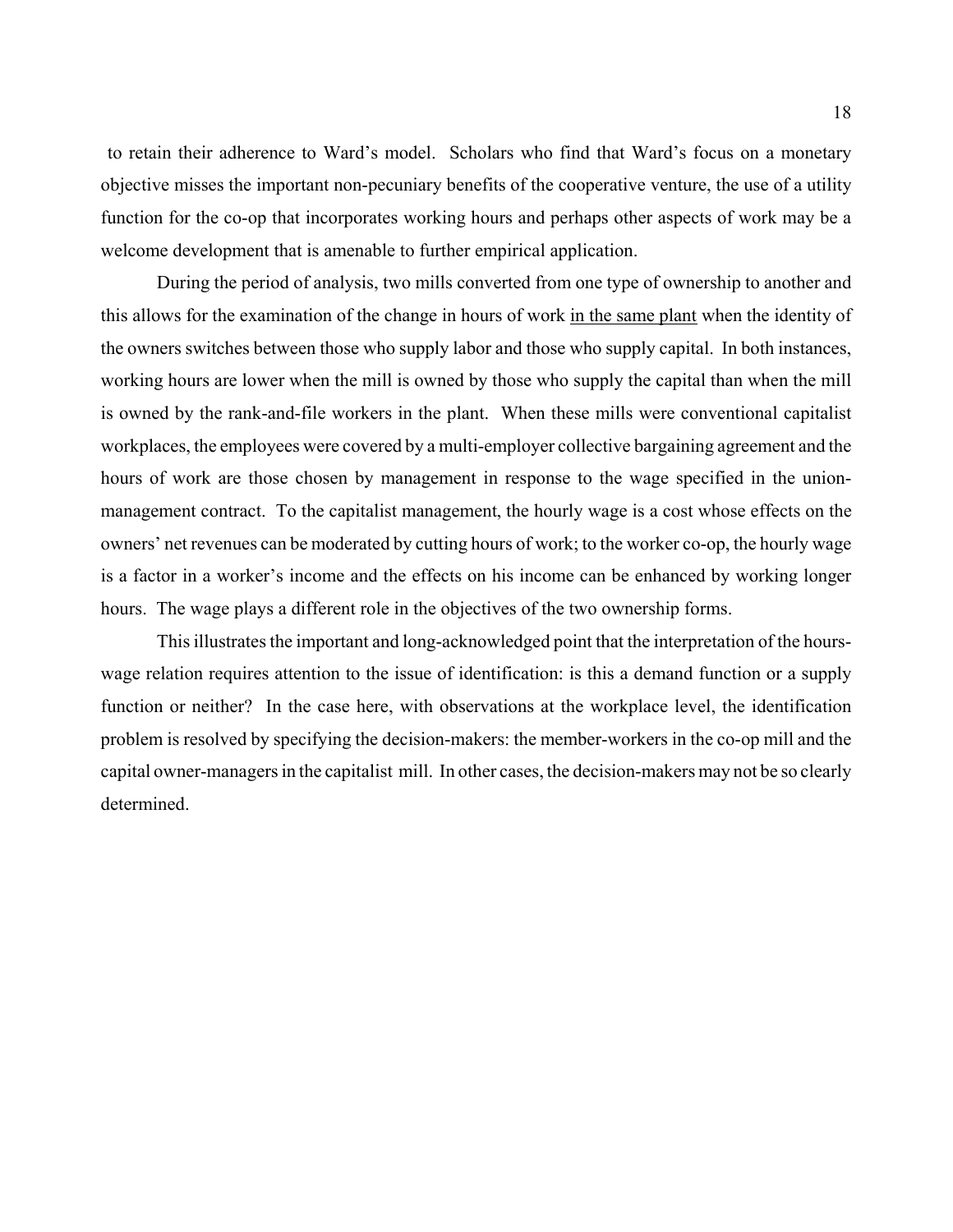#### REFERENCES

Ashenfelter, Orley, Doran, Kirk, Schaller,Bruce, 2010. A shred of credible evidence on the long-run elasticity of labour supply. Economica, 77 (308) , 637-50.

Berman, K. V., 1967. Worker-Owned Plywood Companies: An Economic Analysis, Washington State Univ. Press, Pullman, WA.

Berman, K.V., Berman, M.D., 1978. The long-run analysis of the labor-managed firm: A comment, American Economic Review, 68(4), 701-05.

Berman, M. D., 1977. Short-Run efficiency in the labor-managed firm. Journal of Comparative Economics, 1, 309-14.

Boulier, Bryan L., 1979. Supply decisions of self-employed professionals: The case of dentists, Southern Economic Journal, 45(3), 892-902.

Burdín, Gabriel, Dean, Andrés., 2012. Revisiting the objectives of worker-managed firms: An empirical assessment. Economic Systems, 36, 158-71.

Camerer, Colin, Babcock, Linda, Loewenstein, George, Thaler, Richard, 1997. Labor supply of New York City cabdrivers: One day at a time. Quarterly Journal of Economics, 112(2), 407-41.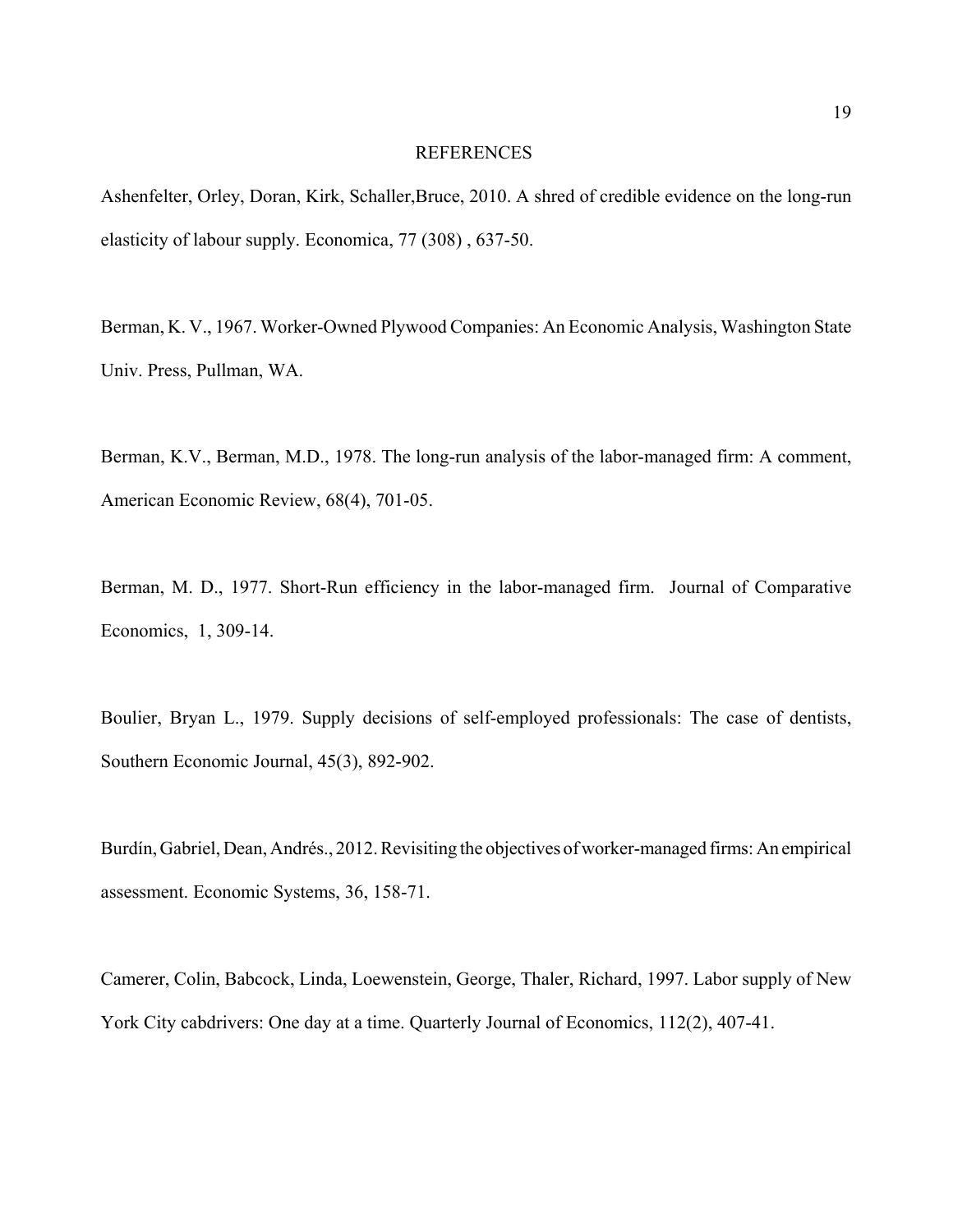Carrington, William J., McCue, Kristin, Pierce, Brooks, 1996. The role of employer/employee interactions in labor market cycles: Evidence from the self-employed. Journal of Labor Economics, 14(4), 571-602.

Craig, Ben, Pencavel, John, 1992. The behavior of worker cooperatives: The plywood companies of the Pacific Northwest. American Economic Review, 82(5), 1083-1105.

Craig, Ben, Pencavel, John. 1993. The objectives of worker cooperatives. Journal of Comparative Economics, 17, 288-308.

Defourny, Jacques, Lovell, C.A.Knox, N'Gbo, Aké G.M., 1992. Variation in productive efficiency in French workers' cooperatives. The Journal of Productivity Analysis, 3(1-2), 103-117.

Fakhfakh, Fathi, Pérotin, Virginie, Gago, Mónica, 2012. Productivity, capital, and labor in labormanaged and conventional firms: An investigation on French data. Industrial and Labor Relations Review, 65 (4), 847-79.

Farber, Henry S., 2005. Is tomorrow another day? The labor supply of New York City cabdrivers. Journal of Political Economy, 113 (1), 46-82.

Golden, Lonnie, and Gebreselassie, Tesfayi, 2007. Overemployment mismatches: the preferences for fewer work hours. Monthly Labor Review, 4 , 18-36.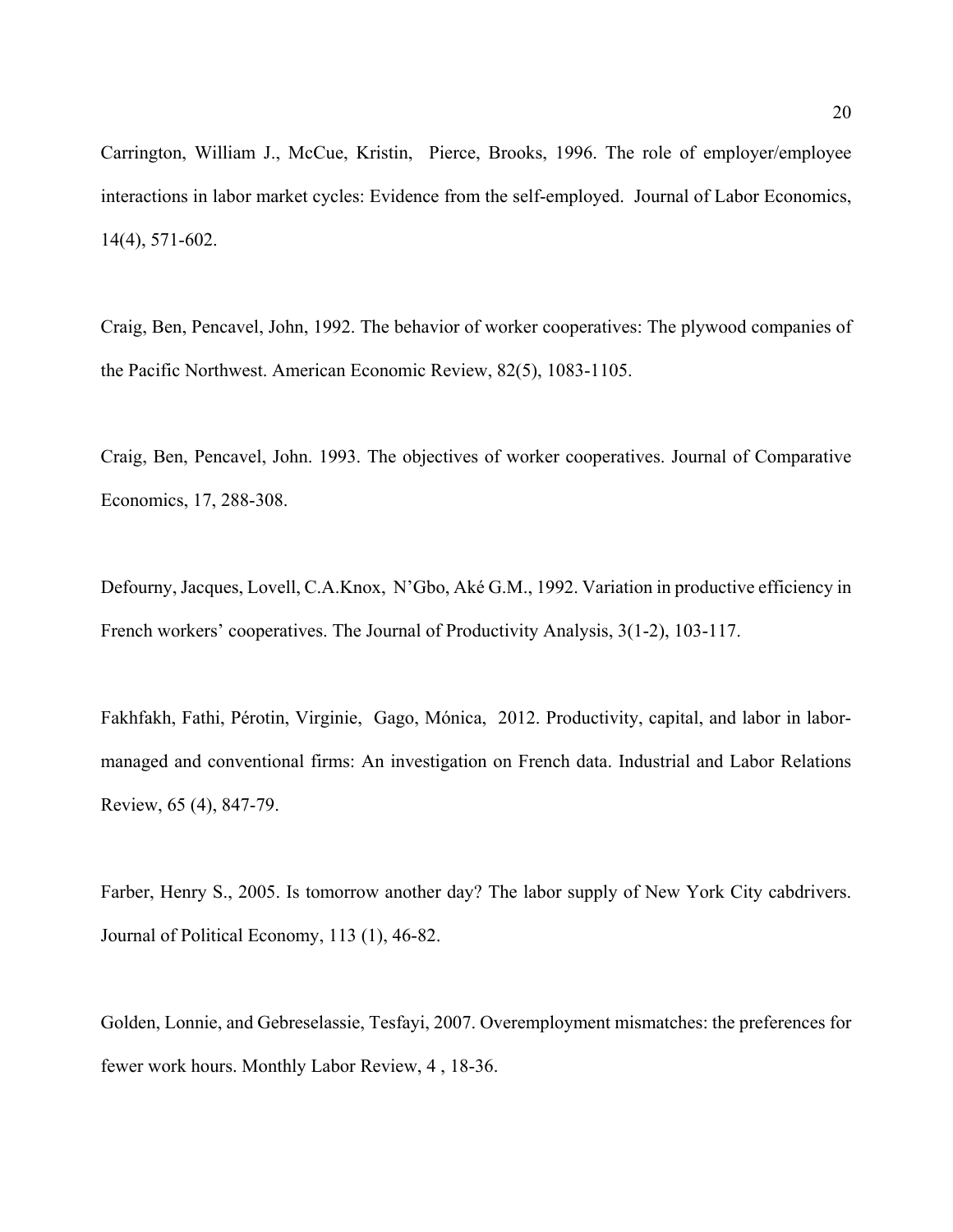Gunn, Christopher E., 1980. Plywood co-operatives of the Pacific Northwest: Lessons for workers' self-management in the United States. Economic Analysis and Workers' Management, 14 (3),393-416.

Gunn, Christopher E., 1986. Workers' Self-Management in the United States: Contemporary Cases and Comment. Economic Analysis and Workers' Management, 20(4),338-56.

Houthakker, H.S., 1960. Additive preferences. Econometrica, 28(2), 244-57.

Jones, Derek C., 2007. The productive efficiency of Italian producer cooperatives: Evidence from conventional and cooperative firms. In: Novkovic, Sonja, Sena,Vania (Eds.), Cooperative Firms in Global Markets. Advances in the Economic Analysis of Participatory & Labor-Managed Firms. Emerald Group Publishing Limited. 10. pp. 3-28.

Keane, Michael P., 2011. Labor supply and taxes: A survey. Journal of Economic Literature, 49(4), 961-1075

Oregon Forest Resources Institute. 2012. An Economic Assessment of Oregon's Forest and Wood Products Manufacturing Sector. The 2012 Forest Report. July 31.

Parker, Simon C., Belghitar, Yacine, Barmby,Tim. 2005. Wage uncertainty and the labour supply of self-employed workers. The Economic Journal. 115(502). Conference Papers. C190-C207.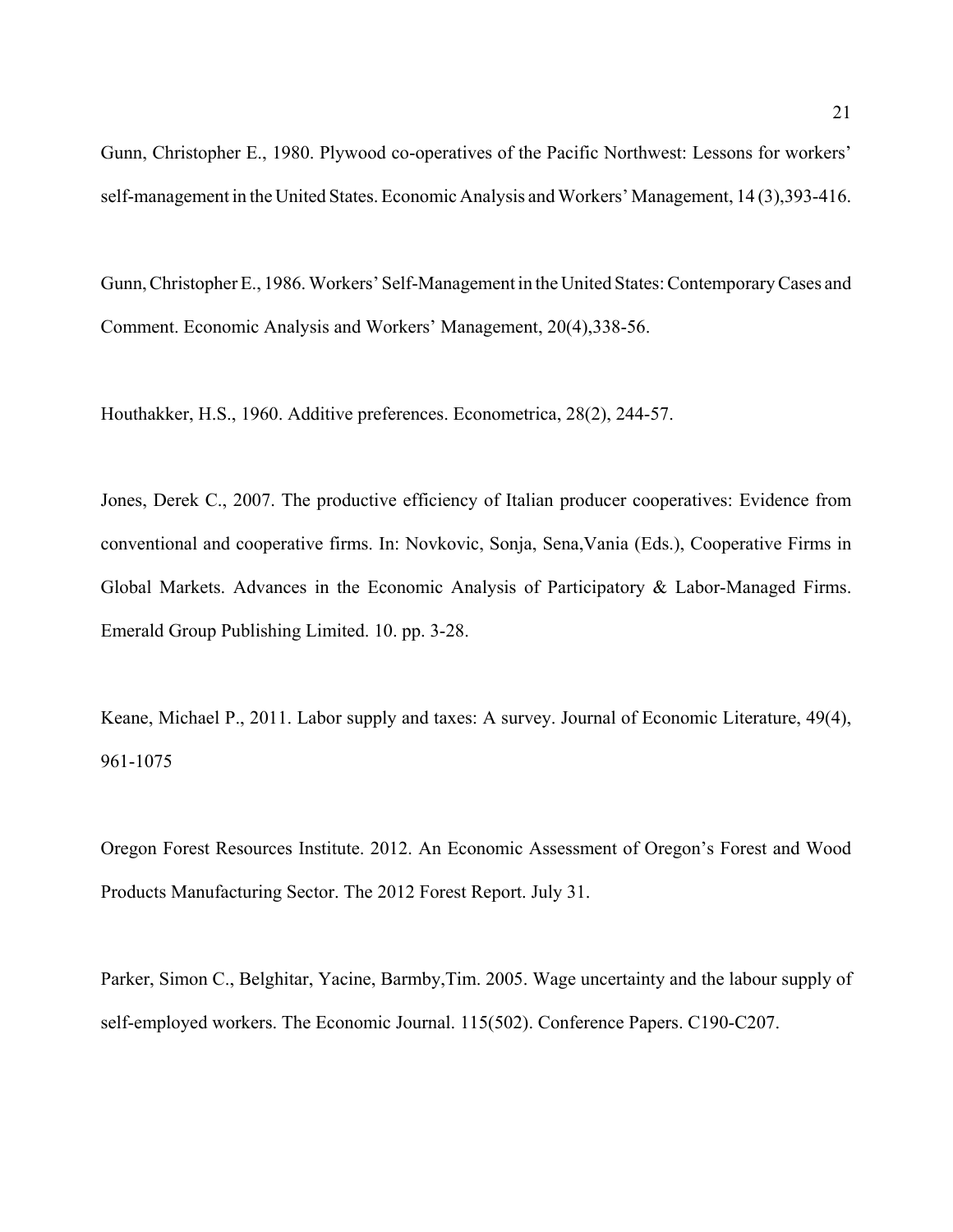Pencavel, John, Craig, Ben, 1994. The empirical performance of orthodox models of the firm: Conventional firms and worker cooperatives. Journal of Political Economy. 102(4), 718-44.

Plywood Pioneers Association. 2001. From Penply to Kply: The History of Peninsula Plywood Corporation and its Successors, No. 23 in a series of monographs on the history of plywood manufacturing.

Scitovsky, Tibor . 1943. A note on profit maximization and its implications. Review of Economic Studies. 11(1), 57-60.

Ward, Ben, 1958. The firm in Illyria: Market syndicalism. American Economic Review. 48(4), 566-89.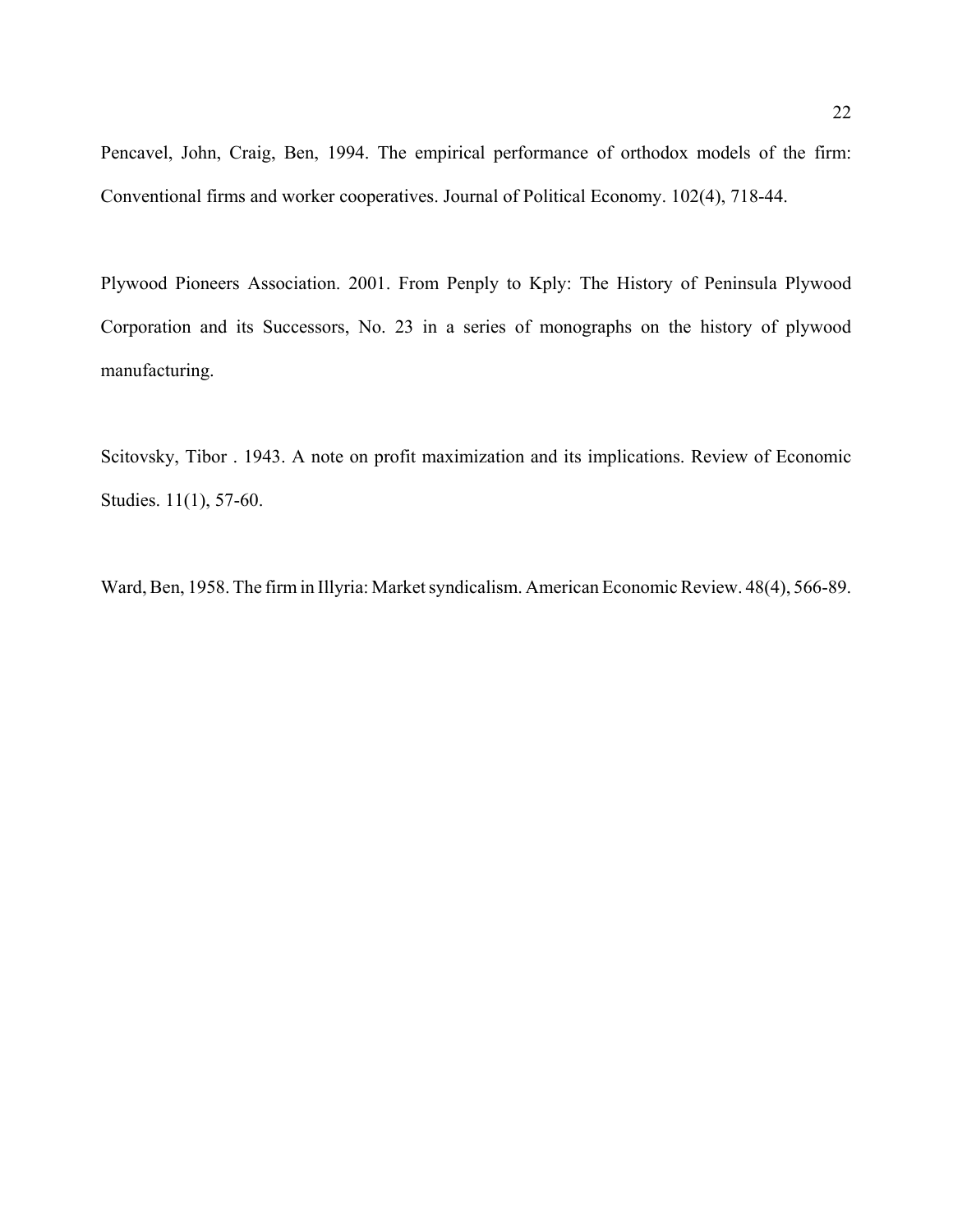Characteristics of the Eleven Plywood Co-operatives in Washington State Used in this Study

| name               | year       |       | capacity                 | number of |                |                |                |
|--------------------|------------|-------|--------------------------|-----------|----------------|----------------|----------------|
|                    |            |       |                          | in        |                |                |                |
|                    | started as | plant | closed as a              | million   | lathes         | driers         | presses        |
|                    | a co-op    | built | $co$ - $op$              | sq. ft.   |                |                |                |
| North Pacific      | 1949       | 1921  | $\overline{\mathcal{C}}$ | 55        | $\mathbf{1}$   | $\overline{3}$ | $\overline{2}$ |
| Peninsula          | 1941       | 1941  | 1971                     | 96        | $\overline{2}$ | $\overline{3}$ | $\overline{3}$ |
| Anacortes          | 1939       | 1939  | 1992                     | 128       | $\overline{2}$ | $\overline{3}$ | 3              |
| <b>Buffelen</b>    | 1955       | 1916  | 1991                     | 50        | $\overline{2}$ | $\overline{3}$ | $\overline{4}$ |
| Everett            | 1951       | 1923  | $\gamma$                 | 125       | $\overline{2}$ | $\overline{4}$ | 3              |
| <b>Puget Sound</b> | 1942       | 1942  | $\gamma$                 | 120       | $\overline{2}$ | 3              | $\overline{2}$ |
| Fort Vancouver     | 1955       | 1928  | 1996                     | 125       | $\overline{2}$ | $\overline{4}$ | 3              |
| Hardel Mutual      | 1952       | 1947  | still open               | 39        | $\mathbf{1}$   | $\overline{2}$ | $\overline{2}$ |
| Hoquiam            | 1955       | 1947  | 2012                     | 36        | $\mathbf{1}$   | $\mathbf{1}$   | $\mathbf{1}$   |
| Stevenson Co-Ply   | 1955       | 1949  | 1992                     | 60        | $\overline{2}$ | $\overline{2}$ | $\mathbf{1}$   |
| Mt. Baker          | 1950       | 1950  | 1992                     | 60        | $\overline{2}$ | $\overline{2}$ | $\overline{2}$ |

Most of this information is drawn from Appendix A of Berman (1967) and describes these mills in 1964. The conversion of a conventional mill to a co-op is indicated when the year of "plant built" differs from the year "started as a co-op". The entry "?" means that information could not be found to specify the year the mill closed. Buffelen stopped producing plywood in 1991 and now specializes in doors.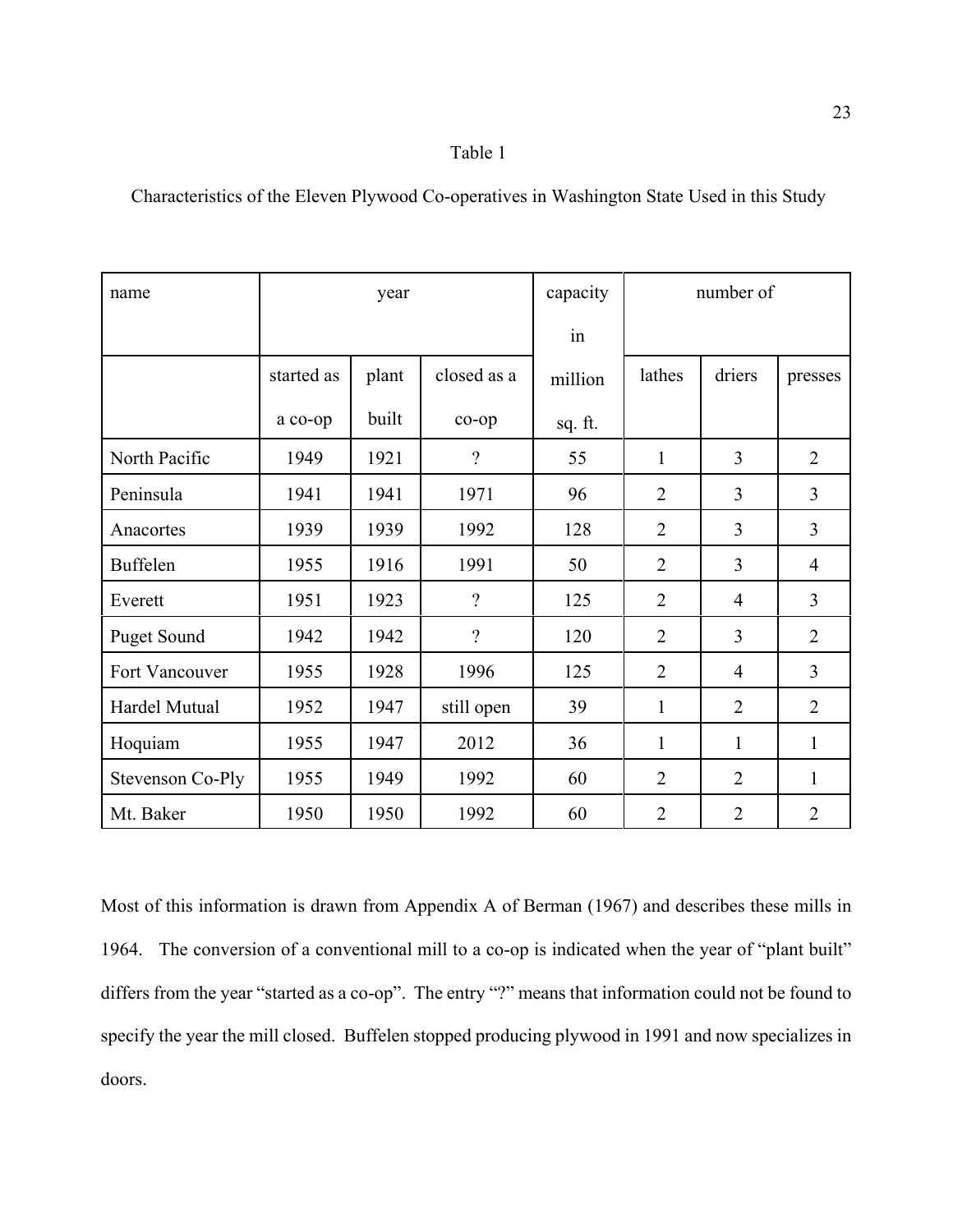## Descriptive Statistics on Annual Hours of Work and Real Hourly Wages

|                          | Coop mills                 |       | Conventional unionized<br>mills |            |  |
|--------------------------|----------------------------|-------|---------------------------------|------------|--|
|                          | annual hours<br>real wages |       | annual hours                    | real wages |  |
| minimum                  | 1.232                      | 1.628 | 0.864                           | 1.030      |  |
| $25th$ percentile        | 1.960                      | 2.947 | 1.758                           | 3.691      |  |
| median                   | 2.048                      | 3.299 | 1.912                           | 4.132      |  |
| mean                     | 2.086                      | 3.361 | 1.860                           | 4.364      |  |
| $75th$ percentile        | 2.265                      | 3.781 | 2.000                           | 4.758      |  |
| maximum                  | 2.920                      | 5.371 | 2.840                           | 10.031     |  |
| coefficient of variation | 0.145                      | 0.209 | 0.158                           | 0.269      |  |

## in Worker Co-ops and in Conventional Mills

Hours are expressed in thousands of annual hours and wages in 1967 dollars.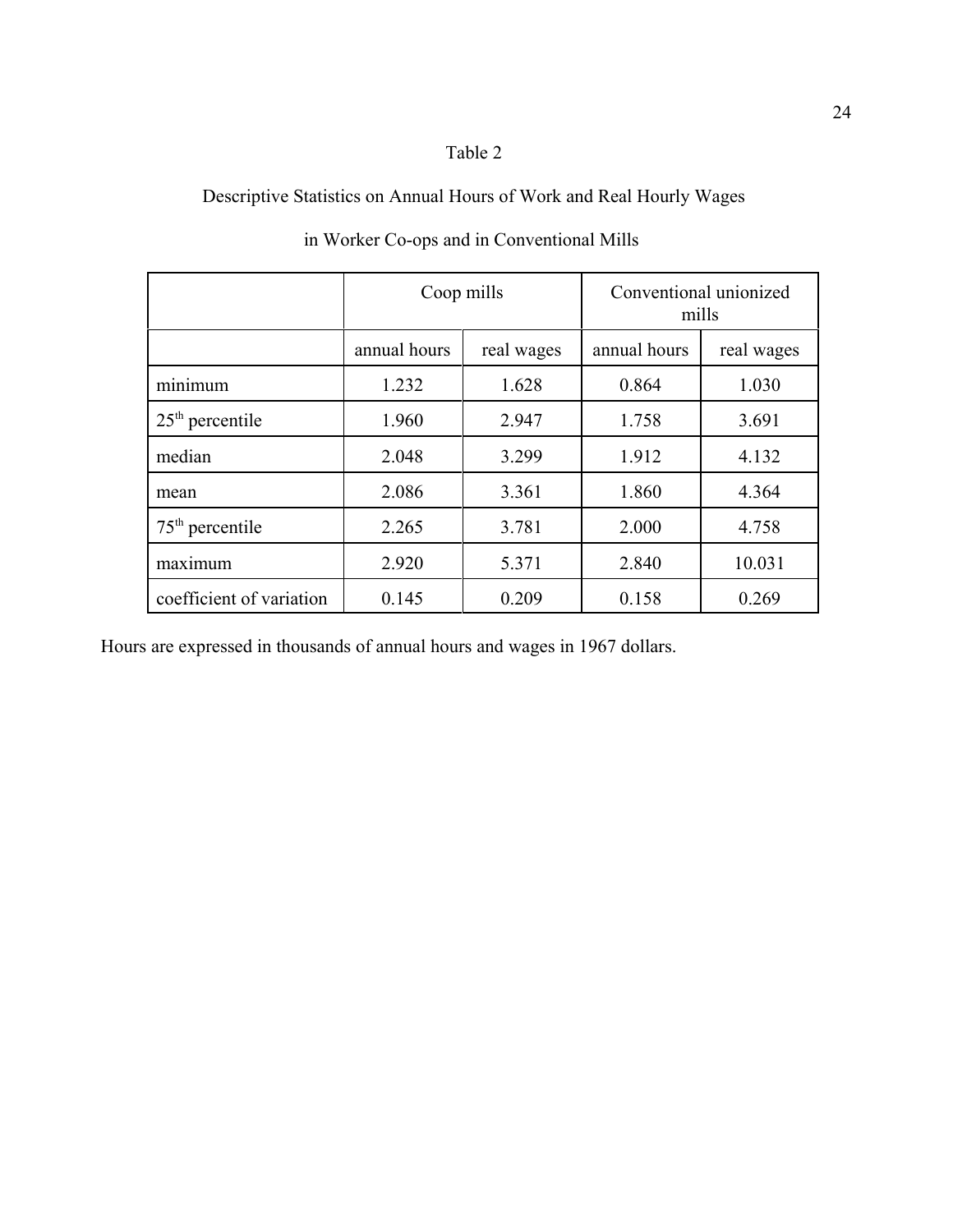| row            |                                        | Point estimate (standard error) of $\delta$ | $R^2$ |
|----------------|----------------------------------------|---------------------------------------------|-------|
|                | OLS excl. mill & year fixed effects    | $-0.086$ $(0.076)$                          | 0.016 |
|                | OLS incl. mill fixed effects           | $-0.175(0.061)$                             | 0.424 |
| 3              | OLS incl. mill $&$ year fixed effects  | $-0.259(0.115)$                             | 0.559 |
| $\overline{4}$ | INV excl. mill & year fixed effects    | $-0.006(0.106)$                             |       |
|                | INV incl. mill fixed effects           | $-0.103(0.113)$                             |       |
| 6              | INV incl. mill $\&$ year fixed effects | $-0.374(0.369)$                             |       |

Estimates of *δ* in Equation (8) Fitted to 55 Mill-Year Observations on Worker Co-ops

Heteroskedastic-consistent estimated standard errors are in parentheses.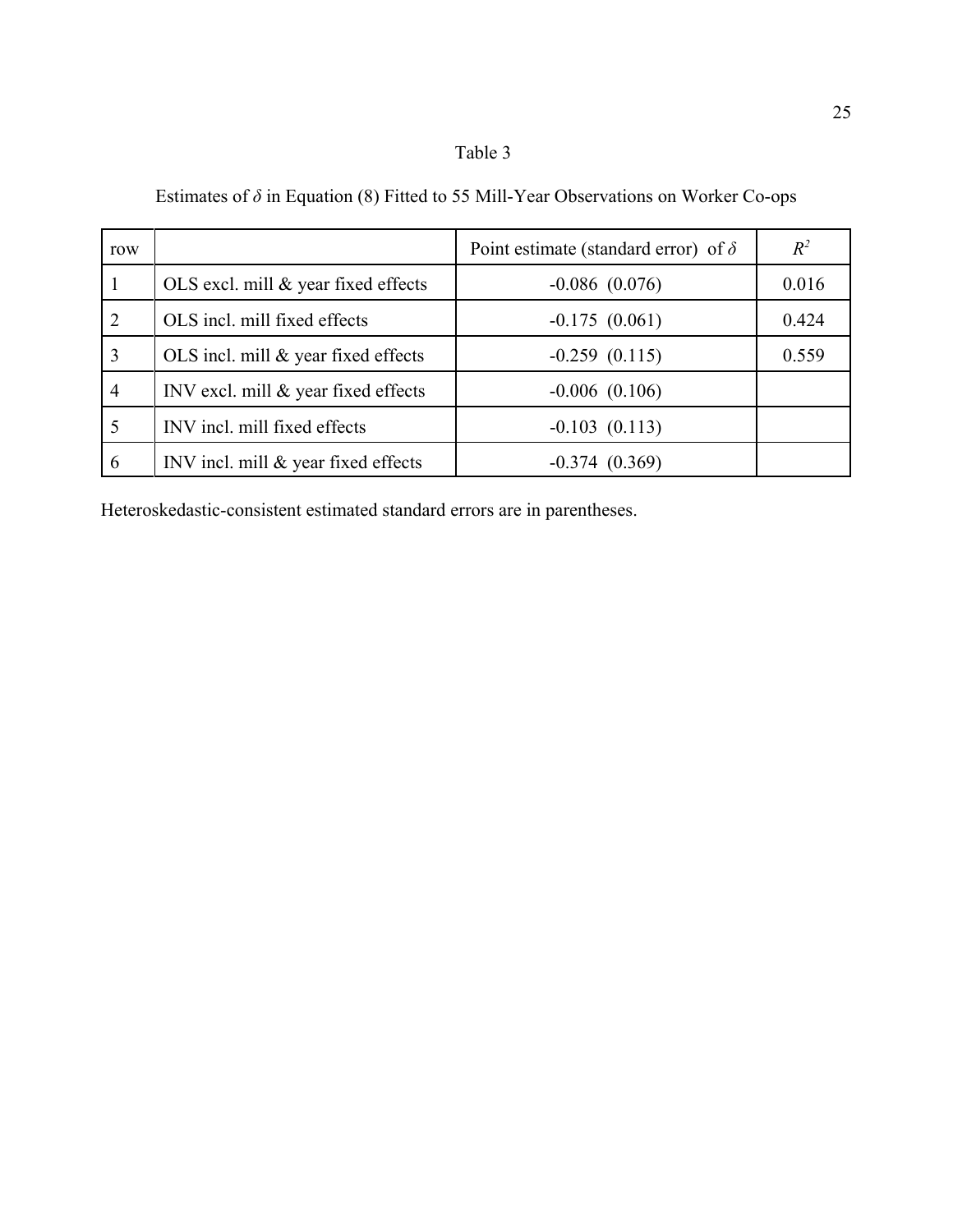Descriptive Statistics on Annual Hours and Hourly Real Wages for Observations in the Lower Wage Regime (<\$3.30) and in the Higher Wage Regime (> \$3.30)

|                                 | Real Wages $\le$ \$3.30 |       | Real Wages $> $3.30$ |       |  |
|---------------------------------|-------------------------|-------|----------------------|-------|--|
| number of observations          | 27                      |       | 28                   |       |  |
|                                 | hours                   | wages |                      | wages |  |
| mean, $\mu$                     | 2.120                   | 2.815 | 2.054                | 3.900 |  |
| median, $M$                     | 2.088                   | 2.935 | 2.040                | 3.782 |  |
| $1st$ quartile, $Q_1$           | 1.952                   | 2.652 | 1.976                | 3.564 |  |
| $3^{\text{rd}}$ quartile, $Q_3$ | 2.400                   | 3.149 | 2.164                | 4.179 |  |
| minimum                         | 1.232                   | 1.628 | 1.512                | 3.305 |  |
| maximum                         | 2.920                   | 3.293 | 2.568                | 5.371 |  |
| standard deviation, $\sigma$    | 0.377                   | 0.437 | 0.212                | 0.476 |  |
| $\sigma/\mu$                    | 0.178                   | 0.155 | 0.103                | 0.122 |  |
| $[1/2(Q_3 - Q_1)] \div M$       | 0.107                   | 0.085 | 0.046                | 0.081 |  |

Hours are expressed in thousands of annual hours and hourly wages in 1967 dollars.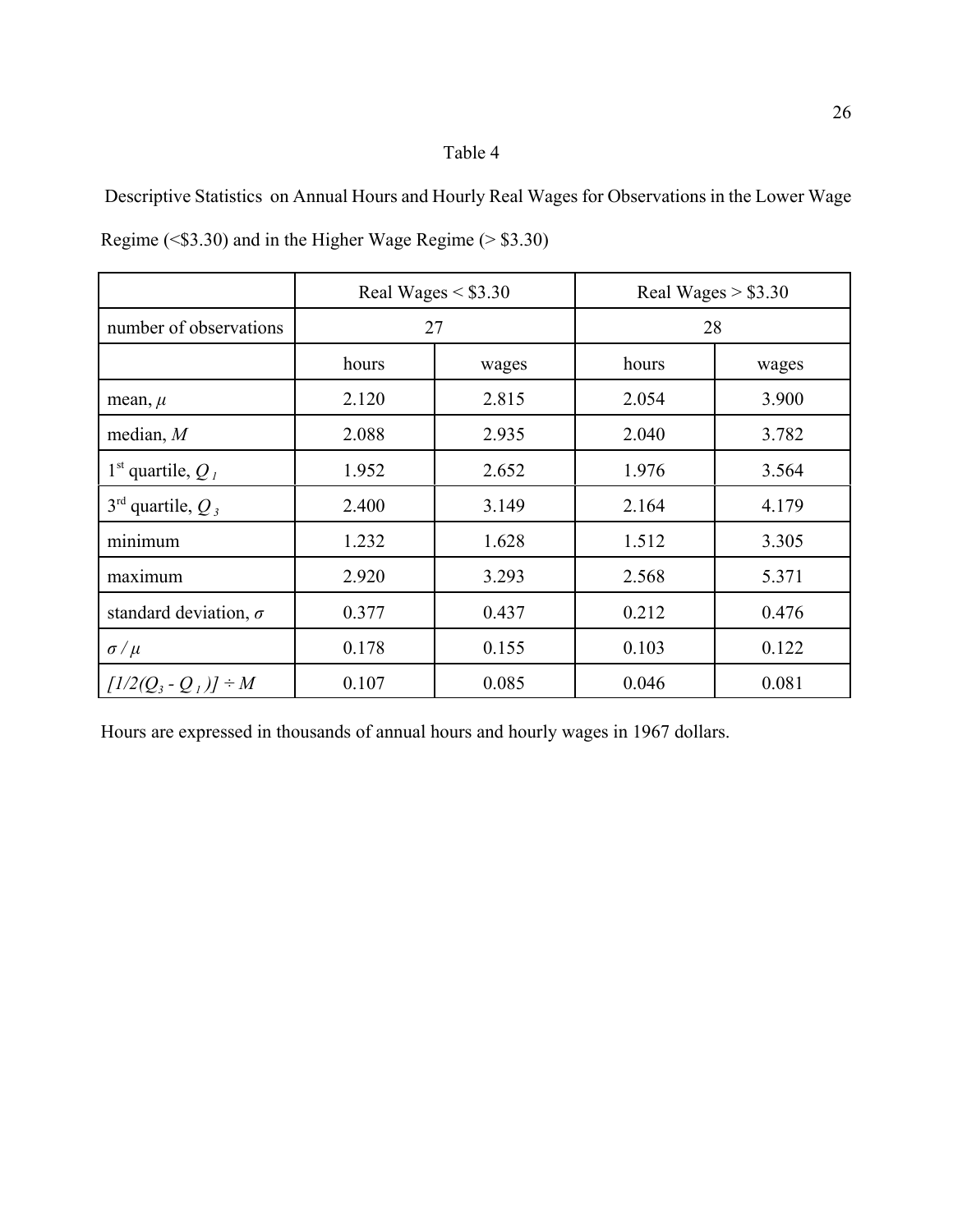Least-Squares Estimates of the Coefficients (and Estimated Standard Errors in Parentheses) of the

| Least-Squares Estimates of Equation (9)                 |                                    |  |                   |              |  |  |
|---------------------------------------------------------|------------------------------------|--|-------------------|--------------|--|--|
| parameters                                              | estimate<br>estimate<br>parameters |  |                   |              |  |  |
|                                                         | $<$ \$3.30 regime                  |  | $>$ \$3.30 regime |              |  |  |
| a <sub>1</sub>                                          | 2.676(0.248)                       |  | a,                | 2.063(0.080) |  |  |
| b <sub>i</sub>                                          | $-0.856(0.361)$                    |  | b,                | 0.127(0.144) |  |  |
| 0.293(0.139)<br>$-0.137(0.103)$<br>c <sub>1</sub><br>c, |                                    |  |                   |              |  |  |
| goodness of fit statistics: $R^2 = 0.497$ ; see = 0.247 |                                    |  |                   |              |  |  |

Quadratic-in-Wages Spline Function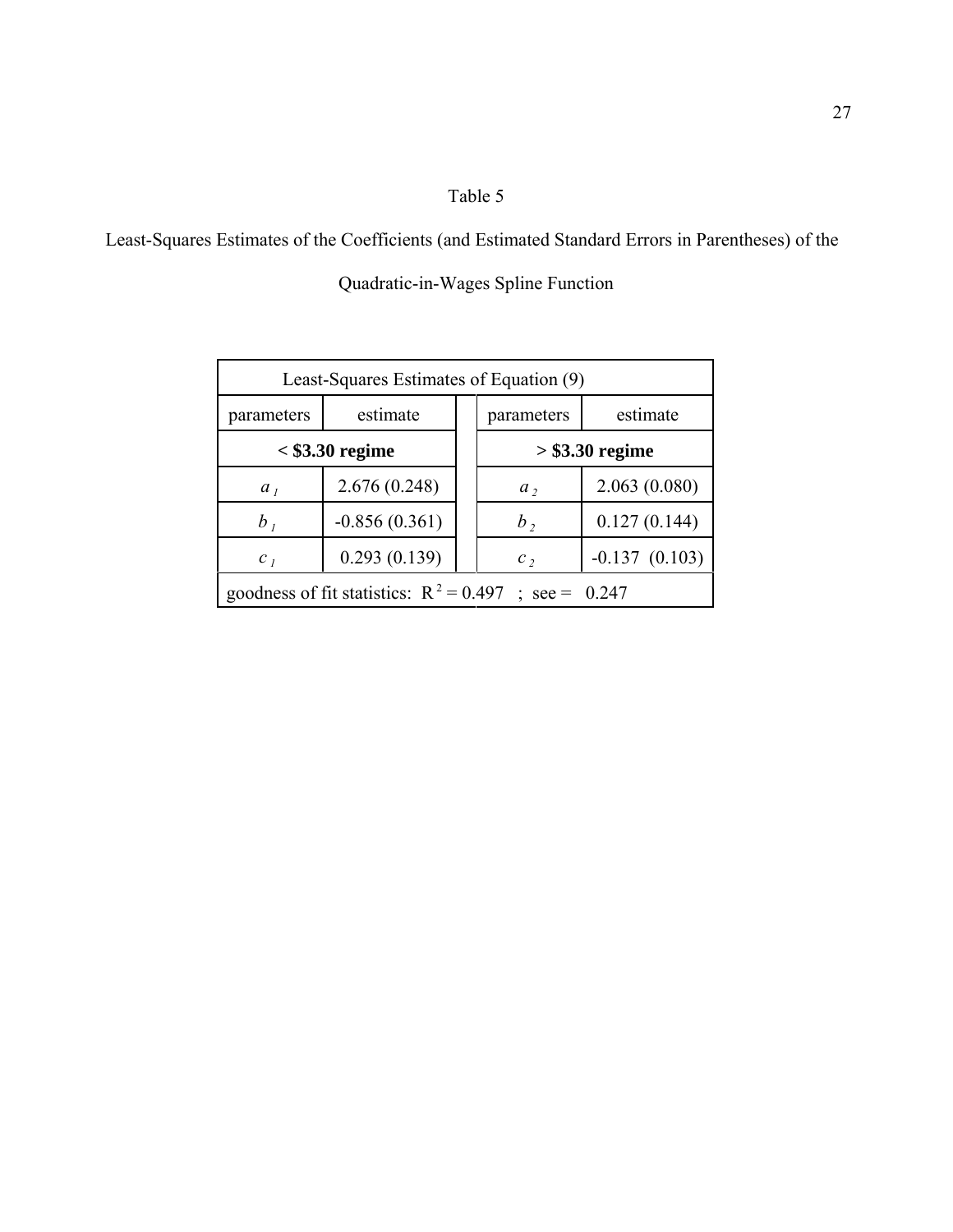PANEL A **Peninsula Plywood** mill as a.... observed average real hourly earnings observed average work hours preferred hours given wages observed minus preferred hours ....co-op | \$3.734 | 2,580 | 2,621 | -41 ...capitalist | \$3.723 | 1,804 | 2,622 | -816 difference \$0.011 850 -1 775

Average Hourly Real Wages and Annual Hours Worked (Actual and Implied) for Two Mills that Changed Their Ownership Structure

In PANEL A, the observed values for the co-op are the average of the years 1968 and 1970. The observed values for the capitalist mill are the average of 1972 and 1974. The line "difference" means the co-op value minus the capitalist value.

| <b>PANEL B</b> | <b>Anacortes Veneer</b> |                  |                 |                 |  |  |
|----------------|-------------------------|------------------|-----------------|-----------------|--|--|
| mill as        | observed average        | observed average | preferred hours | observed minus  |  |  |
| a              | real hourly             | work hours       | given wages     | preferred hours |  |  |
|                | earnings                |                  |                 |                 |  |  |
| $$ co-op       | \$2.201                 | 1,808            | 1,766           | 42              |  |  |
| capitalist     | \$4.489                 | 1,700            | 1,515           | 185             |  |  |
| difference     | $-$ \$2.288             | 108              | 251             | $-143$          |  |  |

In PANEL B, the observed values for the co-op are the average of the years 1984 and 1986. The observed values for the capitalist mill are the average of 1978 and 1980. Observations for 1982 are unavailable. The line "difference" means the co-op value minus the capitalist value.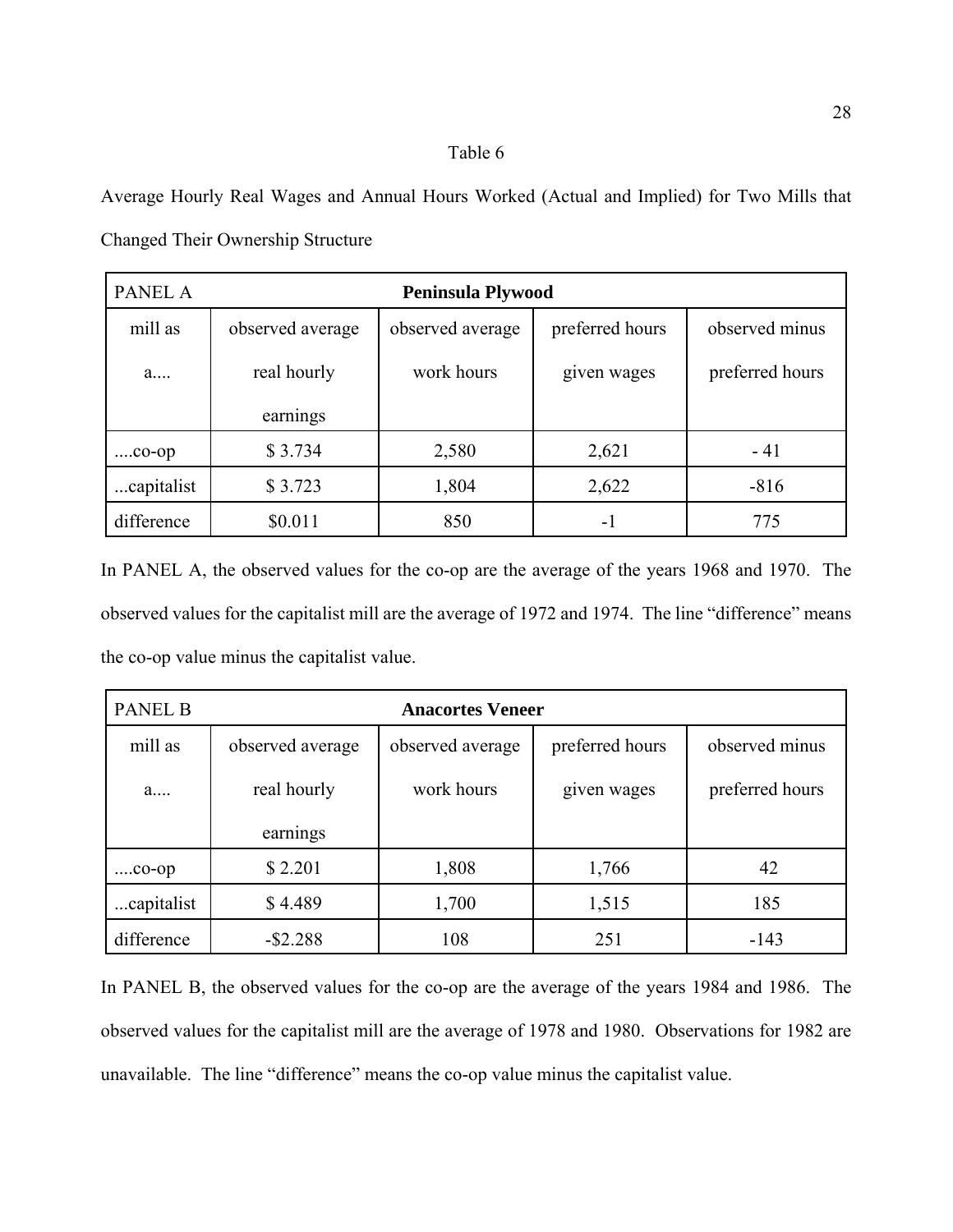Softwood Structural Panel Board Production: Percent of Total U.S. Production of Plywood from





Softwood structural panel board production includes plywood, waferboard and oriented strand board. The Southern States are Alabama, Arkansas, Florida, Georgia, Louisiana, Maryland, Mississippi, North Carolina, South Carolina, Texas, Virginia, and West Virginia. From U.S. Forest Service, Pacific Northwest Research Station, Production, Prices, Employment, and Trade in Northwest Forest Industries All Years, http://www.fs.fed.us/pnw/ppet/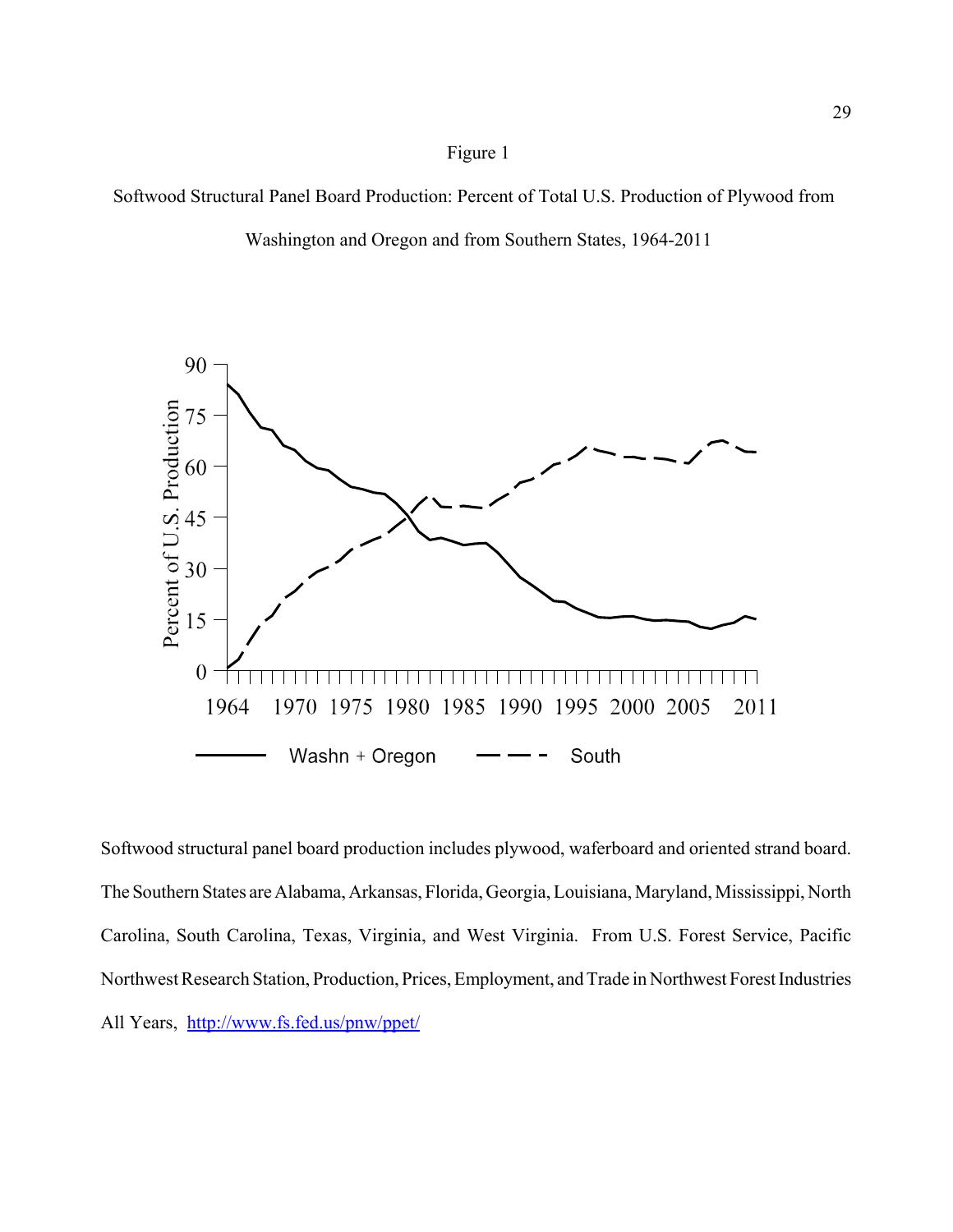

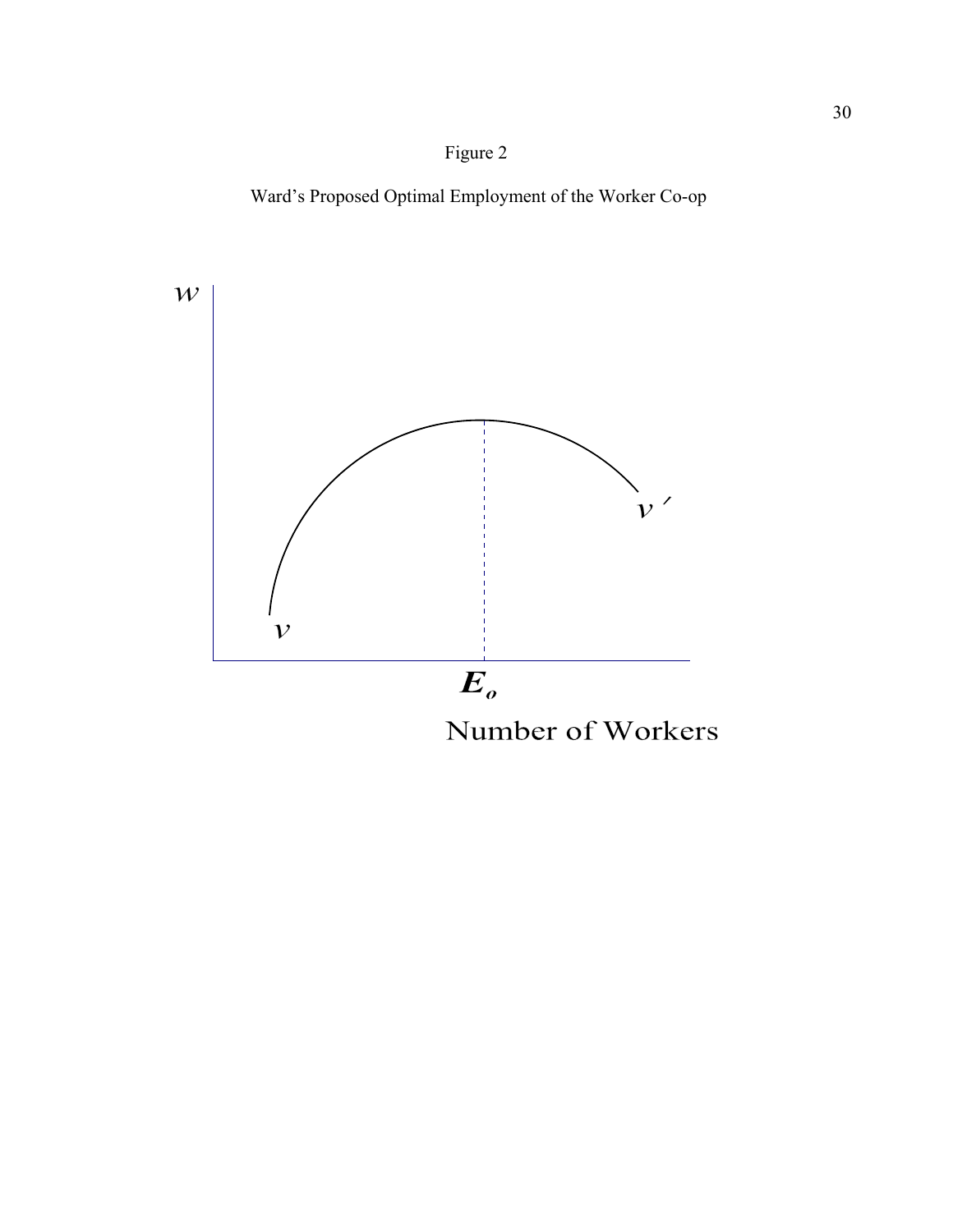



Notes to Figure 3:  $U_1$ ,  $U_2$  and  $U_3$  are indifference curves between hourly earnings and working hours such that  $U_3$  is preferred to  $U_2$  which, in turn, is preferred to  $U_1$ .  $H_0$  denotes the hours of work per worker that maximizes net returns per worker but, given work preferences, these hours are too long and the co-op's members prefer shorter working hours of H<sub>1</sub> even though their take-home pay is lower.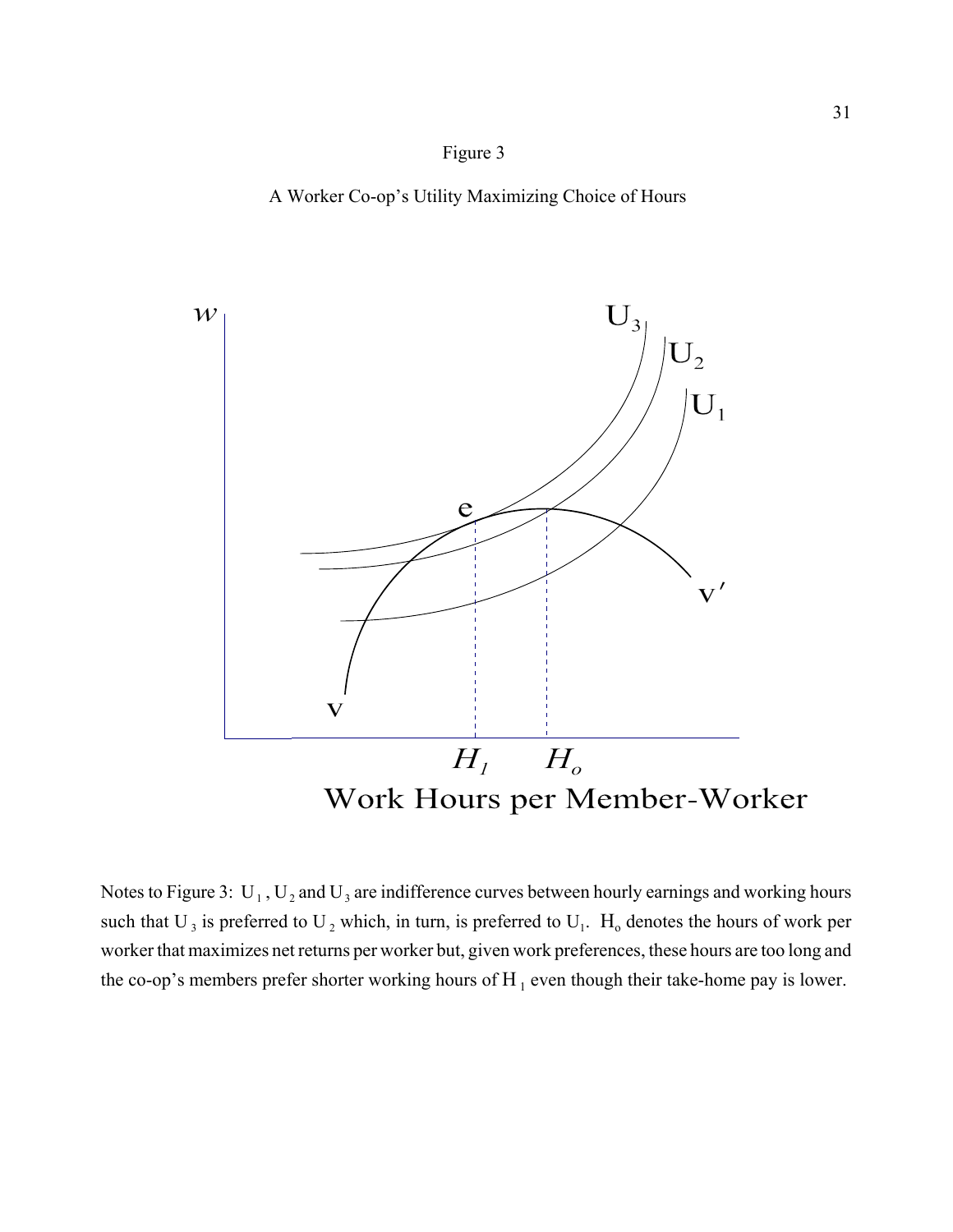

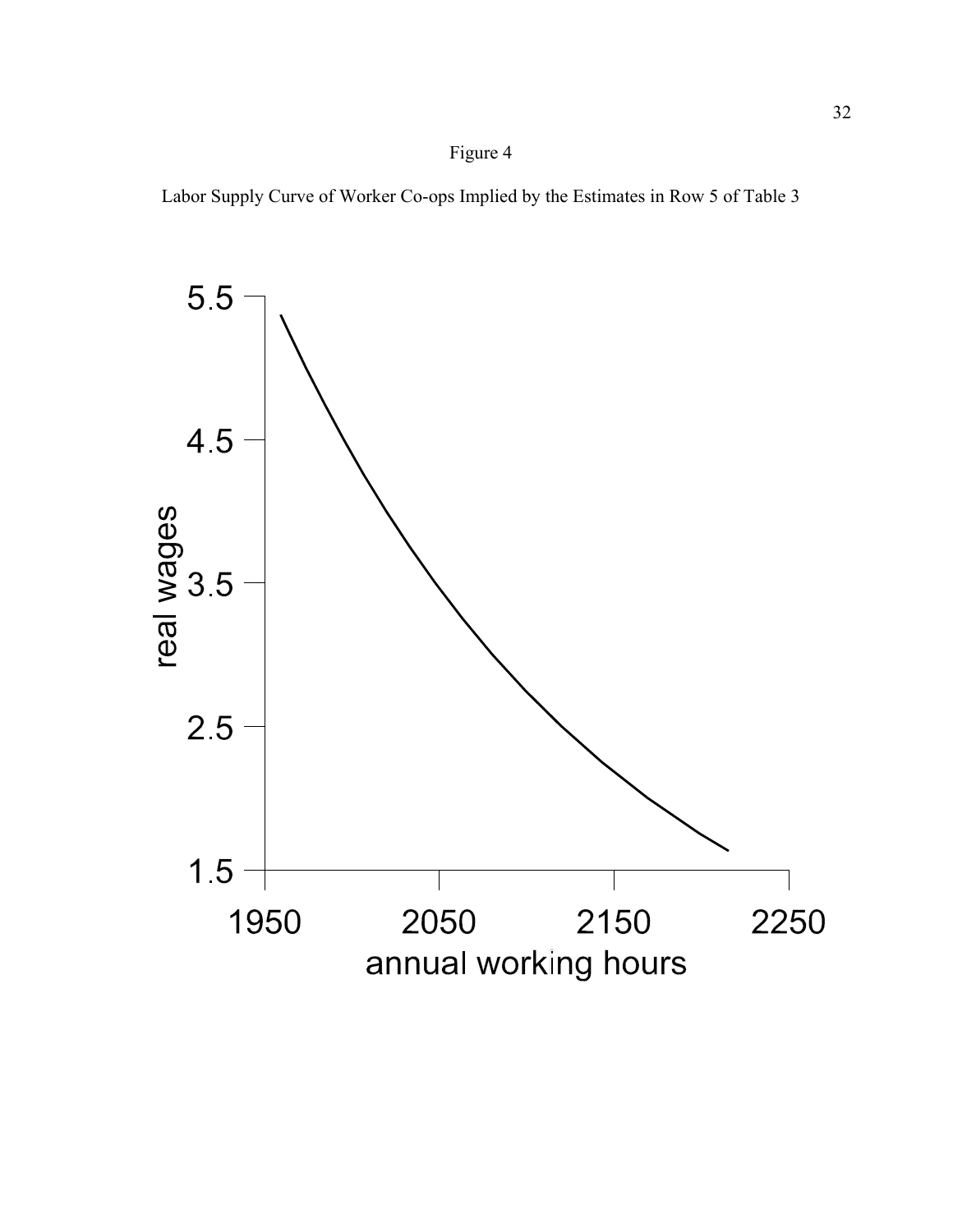

Labor Supply Curve of Worker Co-ops as Implied by the Fitted Quadratic-in-Wages Spline

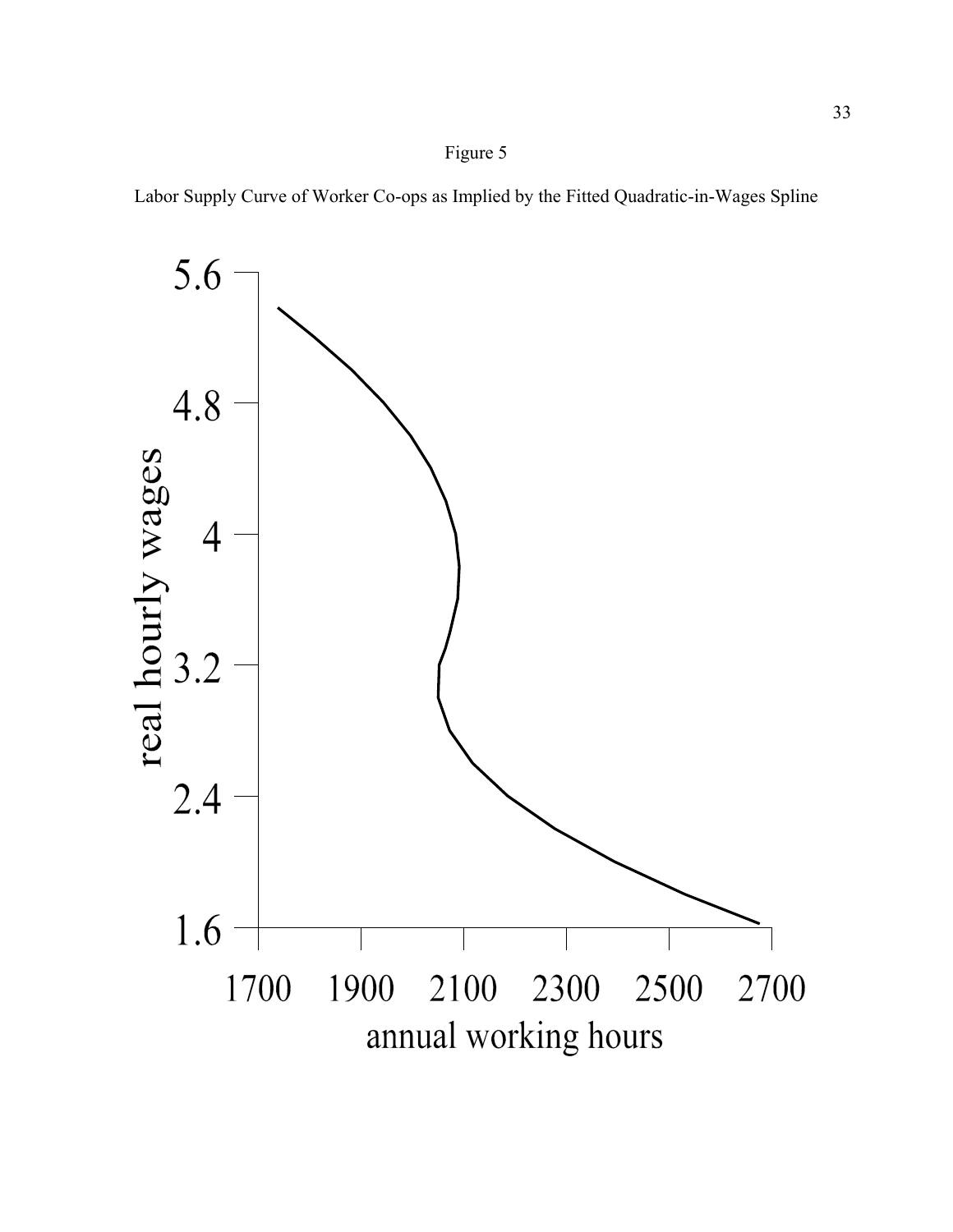Elasticity of Hours of Work with respect to Wages Evaluated at Different Points on the Labor Supply Curve Implied by the Quadratic-in-Wages Spline Estimates